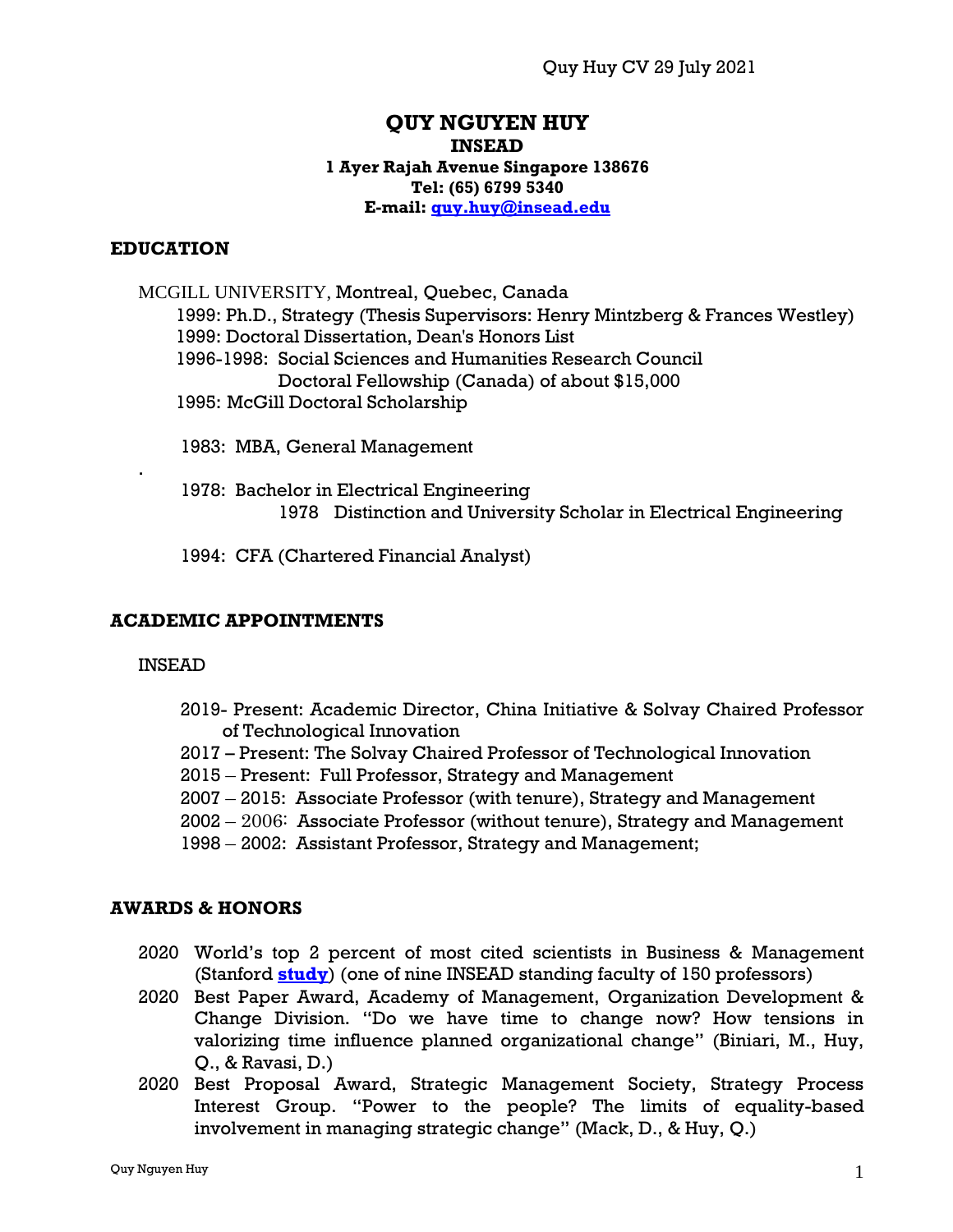- 2018 Best Paper Award, Academy of Management, Strategy as Practice Interest Group. "Shaping top managers' moods: Board emotion regulation in the strategy formulation process" (T. Vuori, Huy, Q.)
- 2016 Finalist, Best Paper Academy of Management, Organization Development and Change division. "Leading strategic change under uncertainty." (Huy, Q., Sonenshein, H., Bresman, H.)
- 2014 Best Paper in Graduate Management Education Award--sponsored by the Graduate Management Admission Council--for the most significant contribution to graduate management education. Management Education Division. "Emotional Teaching: How CEOs develop top management teams in Chinese Firms." (Huy, Q, Chen, W., Tang, G.)
- 2011 Rupe Chisolm Best Practice Paper Award, for demonstrating how theory informs practice and reflective practice enriches concepts and theories. Academy of Management. "An emotion-based view of post merger integration."(Huy, Q. & Reus, T.)
- 2011 Top Five Finalist Academy of Management Carolyn Dexter Best International Paper Award: paper making an exceptional contribution to the internationalization of the Academy of Management. "The influence of Eastern and Western societal cultures in managing strategic change." (Maddux, W., Huy, Q., Sanchez-Burks, J.)
- 2007 Academy of Management Best Conceptual Paper Award, Entrepreneurship Division. "How entrepreneurs regulate stakeholders' emotions to build new organizations." (Huy, Q & Zott, C.)
- 2002 Best Paper Award Academy of Management, Organizational Development & Change Division. "Emotional filtering and strategy change." (Huy, Q.)
- 2000 William H. Newman Award, Academy of Management: paper based on doctoral research displaying a distinctive contribution to knowledge and rigorous research design. "Humanistic values & strategic change." (Huy, Q.)
- 2000 Free Press best dissertation award finalist, Academy of Management, Business Policy/Strategy Division "Anatomy of a radical change" (Huy, Q.)
- 1998 Best Doctoral Student Paper Award, Academy of Management. "Navigation Styles and Corporate Change." (Huy, Q.)

# **PUBLICATIONS**

# **PEER-REVIEWED JOURNALS**

Rouven. K., Huy Q., Hoegl M., Bauman J. Forthcoming. No change is an island: How interferences between change initiatives evoke emotions that undermine implementation. *Academy of Management Journal.* 

Vuori, T. & Huy, Q. Forthcoming. Socially distributed emotion regulation: insights from Nokia's radical strategic change. *Academy of Management Journal*.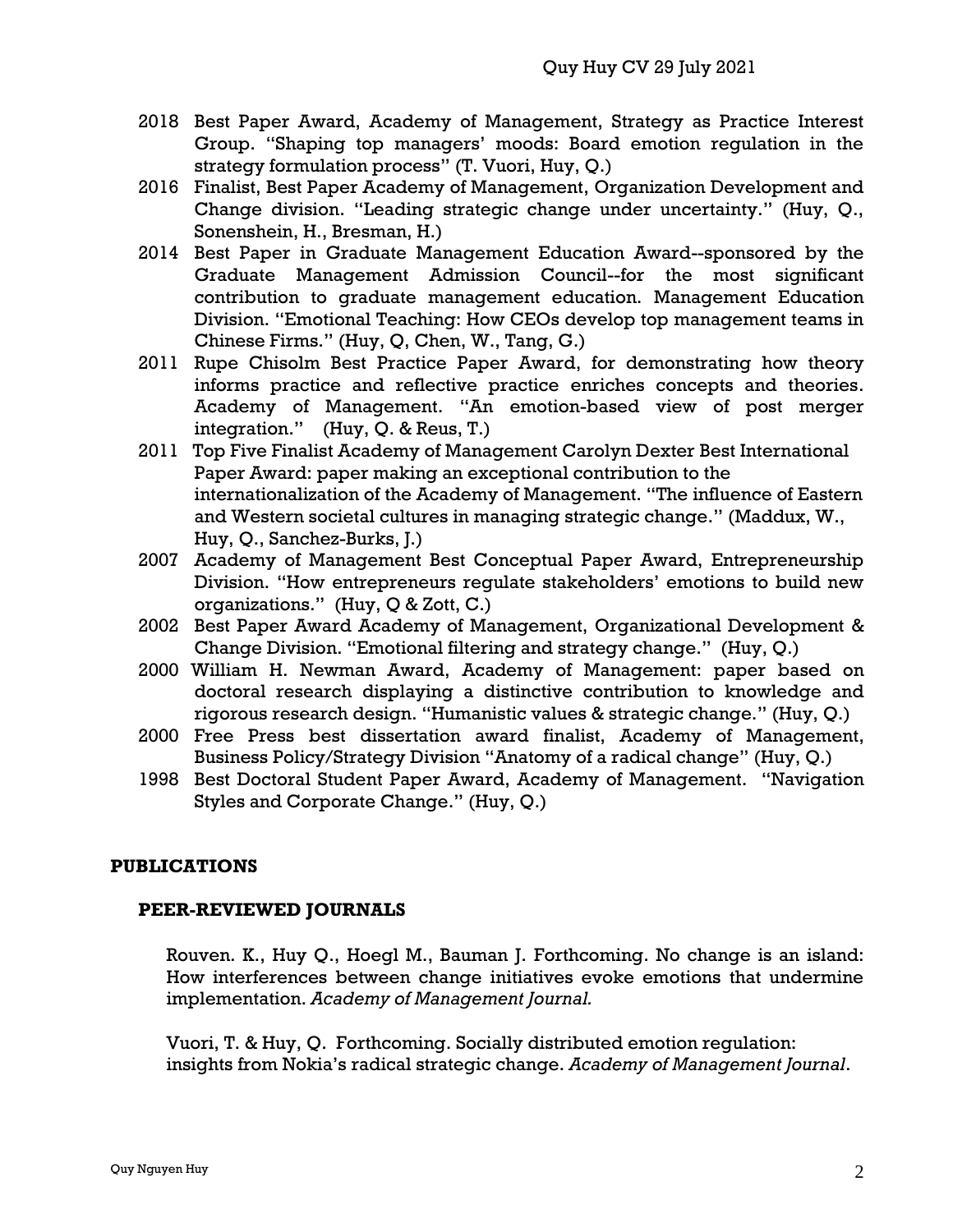Rouven. K., Huy Q., Hoegl M., Bauman J. 2021 (June). How to reduce the risks of change-collision when launching multiple change initiatives. *MIT/Sloan Management Review* article.

Treffers, T. Klarners, P., Huy, Q. 2020. Emotions, time, and strategy: The effects of happiness and sadness on strategic decision making under time constraints. *Long Range Planning*.

Sguera, F., Bagozzi, R., Huy, Q., Boss, W., Boss, D. 2019. What We Share is Who We Are and What We Do: How Emotional Intimacy Shapes Organizational Identification and Collaborative Behaviors. *Applied Psychology: An International Review*.

Sguera, F., Bagozzi, R., Huy, Q., Boss, W., Boss, D. 2019. The More You Care, the Worthier I Feel, the Better I Behave: How and When Supervisor Support Influences (Un)Ethical Employee Behavior. *Journal of Business Ethics*.

Huy, Q., Zott. C. 2019. Exploring the Affective Underpinnings of Dynamic Managerial Capabilities: How Managers' Emotion Regulation Behaviors Mobilize Resources for Their Firms. *Strategic Management Journal*, 40, 1:28-54.

Vuori, N., Vuori, T., Huy, Q. 2018. Emotional practices: How masking negative emotions impacts the post-acquisition integration process. *Strategic Management Journal*, 39: 859-893*.*

Kunisch, S., Bartunek, J., Mueller, J., Huy, Q. 2017. Time in Strategic Change Research. *Academy of Management Annals,* 11, 2: 1-60*.*

Ashkanasy, N., Humphrey, R., Huy, Q. 2017. Special topic forum on Integrating affect and emotion in management theories. *Academy of Management Review,* 42, 2: 175-189.

Guo, Y., Huy, Q. & Zhixing X. 2017. How middle managers manage the political environment to achieve market goals: Insights from China's state-owned enterprises. *Strategic Management Journal,* 38, 3: 676-696*.* Excerpts reported in *Jakarta Post (*Indonesia*)*

Graebner, M., Heimericks, K., Huy, Q., Vaara, E. 2017. The process of postmerger integration: a review and agenda for future research. *Academy of Management Annals*, 11, 1:1-32.

Sguera, F., Bagozzi, R., Huy, Q., Boss, W., Boss, D. 2016. Curtailing the harmful effects of workplace incivility: the role of structural demands and organizationprovided resources. *Journal of Vocational Behavior*, 95-96: 115-127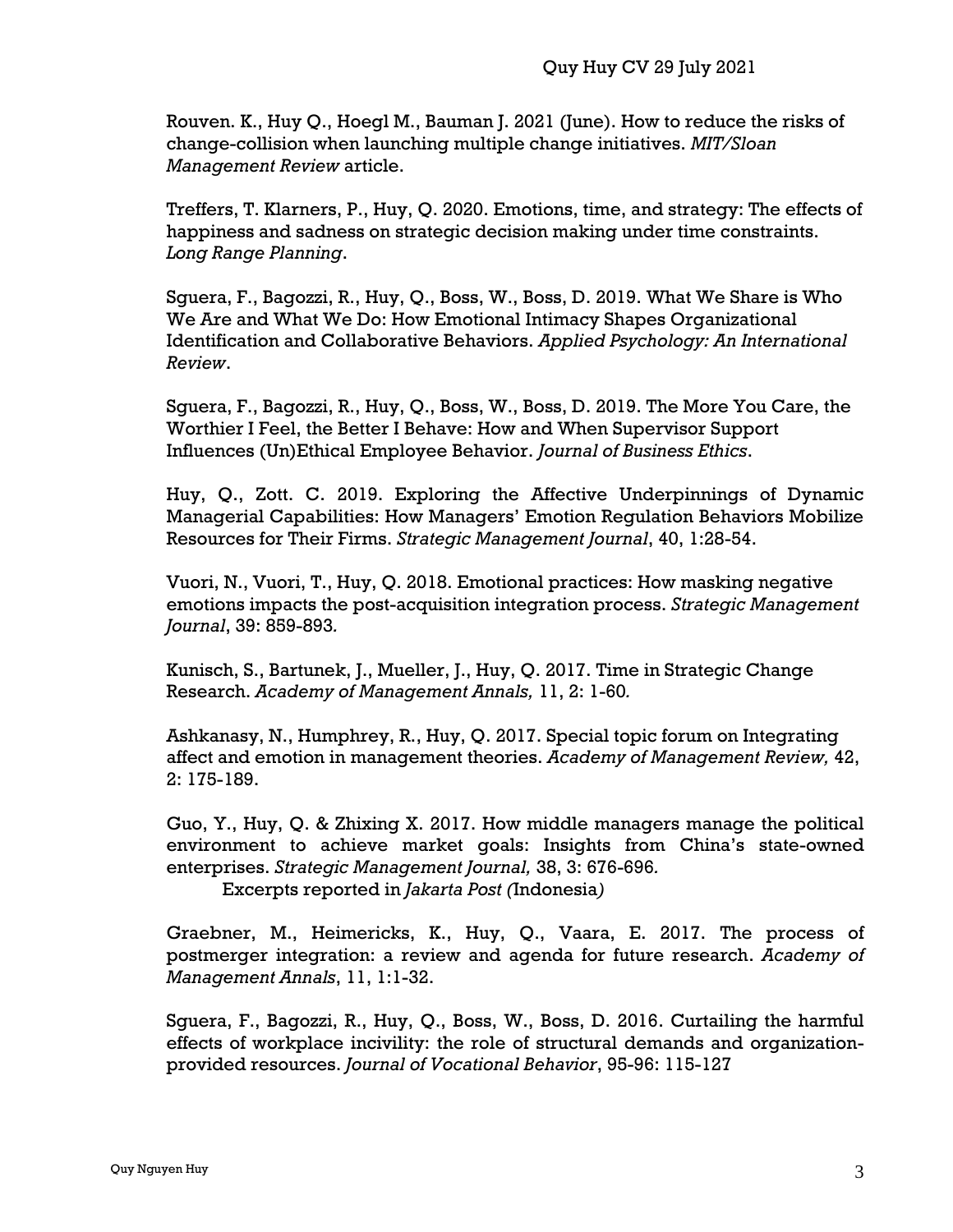Vuori, T. & Huy, Q. 2016. Distributed attention and shared emotions in the innovation process: How Nokia lost the smartphone Battle. *Administrative Science Quarterly*, 61, 1:9-51.

Excerpts reported in:

Financial Times, 2016, Intel's Andy Grove and the difference between good and bad fear, [http://www.ft.com/cms/s/0/4c84d2e8-fa5f-11e5-8f41](http://www.ft.com/cms/s/0/4c84d2e8-fa5f-11e5-8f41-df5bda8beb40.html#axzz45bRrIgKV) [df5bda8beb40.html#axzz45bRrIgKV,](http://www.ft.com/cms/s/0/4c84d2e8-fa5f-11e5-8f41-df5bda8beb40.html#axzz45bRrIgKV) April 11, 2016 12:36 pm,

Smartbrief, (a leading business newsletter describing the Nokia study), 2015 [http://www.smartbrief.com/s/2015/09/culture-fear-dragged-down](http://www.smartbrief.com/s/2015/09/culture-fear-dragged-down-nokia)[nokia](http://www.smartbrief.com/s/2015/09/culture-fear-dragged-down-nokia)

El Confidencial, (major Spanish online newspaper, describing the Nokia study), 2015 [http://www.elconfidencial.com/alma-corazon-vida/2015-09-](http://www.elconfidencial.com/alma-corazon-vida/2015-09-24/la-razon-del-hundimiento-de-nokia-y-es-algo-que-pasa-todos-los-dias-en-tu-empresa_1033982/) [24/la-razon-del-hundimiento-de-nokia-y-es-algo-que-pasa-todos-los-dias](http://www.elconfidencial.com/alma-corazon-vida/2015-09-24/la-razon-del-hundimiento-de-nokia-y-es-algo-que-pasa-todos-los-dias-en-tu-empresa_1033982/)[en-tu-empresa\\_1033982/](http://www.elconfidencial.com/alma-corazon-vida/2015-09-24/la-razon-del-hundimiento-de-nokia-y-es-algo-que-pasa-todos-los-dias-en-tu-empresa_1033982/)

Estragegias de Inversion, (a Spanish business newspaper, describing the Nokia study), 2015 [http://www.estrategiasdeinversion.com/invertir](http://www.estrategiasdeinversion.com/invertir-corto/noticias/paso-nokia-siendo-lider-mercado-telefonia-movil-cedio-posicion-290514)[corto/noticias/paso-nokia-siendo-lider-mercado-telefonia-movil-cedio](http://www.estrategiasdeinversion.com/invertir-corto/noticias/paso-nokia-siendo-lider-mercado-telefonia-movil-cedio-posicion-290514)[posicion-290514](http://www.estrategiasdeinversion.com/invertir-corto/noticias/paso-nokia-siendo-lider-mercado-telefonia-movil-cedio-posicion-290514)

Tech.ifeng.com, 2015, (leading Chinese business and technology news site, describing the Nokia study) 谁杀死了诺基亚?两年后欧洲第一商学院教授找到真相, [http://tech.ifeng.com/a/20150930/41484606\\_0.shtml](http://tech.ifeng.com/a/20150930/41484606_0.shtml)

Helsingin Sanomat, Sunday editorial in Finland's most appreciated newspaper), 2015 <http://www.hs.fi/m/paakirjoitukset/a1443236912653?ref=hs-test-prio-4>

YLE: "Was Nokia managed by fear" (Live interview in the national broadcast channel), 2015<http://areena.yle.fi/1-3046272>

Talouselämä (the main weekly business magazine in Finland) 2015, [http://www.talouselama.fi/uutiset/nokia-tutkija-yllattyi-pelon-ilmapiirista](http://www.talouselama.fi/uutiset/nokia-tutkija-yllattyi-pelon-ilmapiirista-ulkoapain-kulttuuri-oli-nayttanyt-paljon-positiivisemmalta-6000534)[ulkoapain-kulttuuri-oli-nayttanyt-paljon-positiivisemmalta-6000534](http://www.talouselama.fi/uutiset/nokia-tutkija-yllattyi-pelon-ilmapiirista-ulkoapain-kulttuuri-oli-nayttanyt-paljon-positiivisemmalta-6000534)

Kauppalehti (the main business newspaper in Finland; front page; person of the week) 2014, [http://www.kauppalehti.fi/uutiset/pelko-tukki-nokian](http://www.kauppalehti.fi/uutiset/pelko-tukki-nokian-johtajien-suut/mrGYuuGH)[johtajien-suut/mrGYuuGH](http://www.kauppalehti.fi/uutiset/pelko-tukki-nokian-johtajien-suut/mrGYuuGH)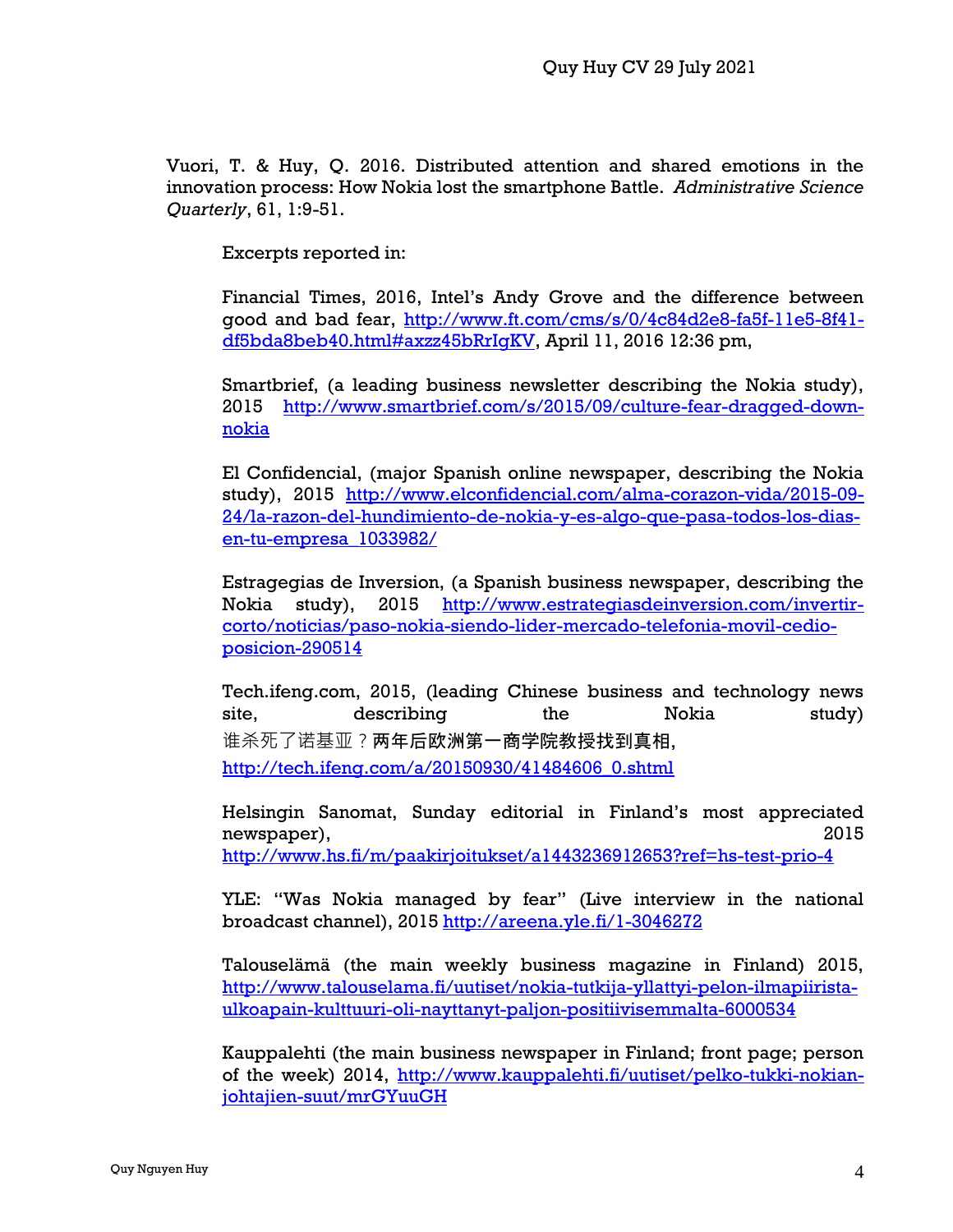The Edge Malaysia (the leading weekly business publication across Malaysia and Singapore), 2014 [http://www.theedgemalaysia.com/management/280296-what-could-have](http://www.theedgemalaysia.com/management/280296-what-could-have-saved-nokia-and-what-can-other-companies-learn.html)[saved-nokia-and-what-can-other-companies-learn.html](http://www.theedgemalaysia.com/management/280296-what-could-have-saved-nokia-and-what-can-other-companies-learn.html)

Forbes India, 2014, [http://forbesindia.com/article/insead/what-could](http://forbesindia.com/article/insead/what-could-have-saved-nokia-and-what-can-other-companies-learn/37423/1)[have-saved-nokia-and-what-can-other-companies-learn/37423/1](http://forbesindia.com/article/insead/what-could-have-saved-nokia-and-what-can-other-companies-learn/37423/1)

Iltalehti (the most popular news site in Finland and a daily newspaper), 2014, editorial and front-page story, [http://www.iltalehti.fi/talous/2014061018389931\\_ta.shtml;](http://www.iltalehti.fi/talous/2014061018389931_ta.shtml) [http://www.iltalehti.fi/talous/2014061018389931\\_ta.shtml](http://www.iltalehti.fi/talous/2014061018389931_ta.shtml)

Savon Sanomat (an important regional newspaper in Finland), 2014, editorial [http://www.savonsanomat.fi/mielipide/artikkelit/peloton-yritys](http://www.savonsanomat.fi/mielipide/artikkelit/peloton-yritys-menestyy/1831811)[menestyy/1831811](http://www.savonsanomat.fi/mielipide/artikkelit/peloton-yritys-menestyy/1831811)

Sanchez-Burks J., Bartel C., Rees, L., Huy, Q. 2016. Assessing Collective Affect Recognition via the Emotional Aperture Measure. *Cognition and Emotion,* 30, 1: 117-133.

Huy, Q., Corley, K. A. Kraatz, M. 2014. From support to mutiny: Shifting legitimacy judgments and emotional reactions impacting the implementation of radical change. *Academy of Management Journal*, 57, 6: 1650-1680.

Huy, Q. & Shiplov, A. 2012. The key to social media success within organizations. *MIT Sloan Management Review,* Fall, 54(1): 73-81.

Huy, Q. August 2012. Emotions and Strategic Organization: Opportunities for impactful research. *Strategic Organization*, 10: 240-247

Huy, Q. 2012. Improving the Odds of Publishing Inductive Qualitative Research in Premier Academic Journals. *The Journal of Applied Behavioral Science,* 48, 2: 282-287

Huy, Q. 2011. How middle managers' collective emotions and social identities influence strategy implementation. *Strategic Management Journal*, 32: 1387-1410.

Suddaby, R., Hardy, C., Huy, Q. 2011. Where are the new theories of organization. *Academy of Management Review,* 36, 2:236-246*.*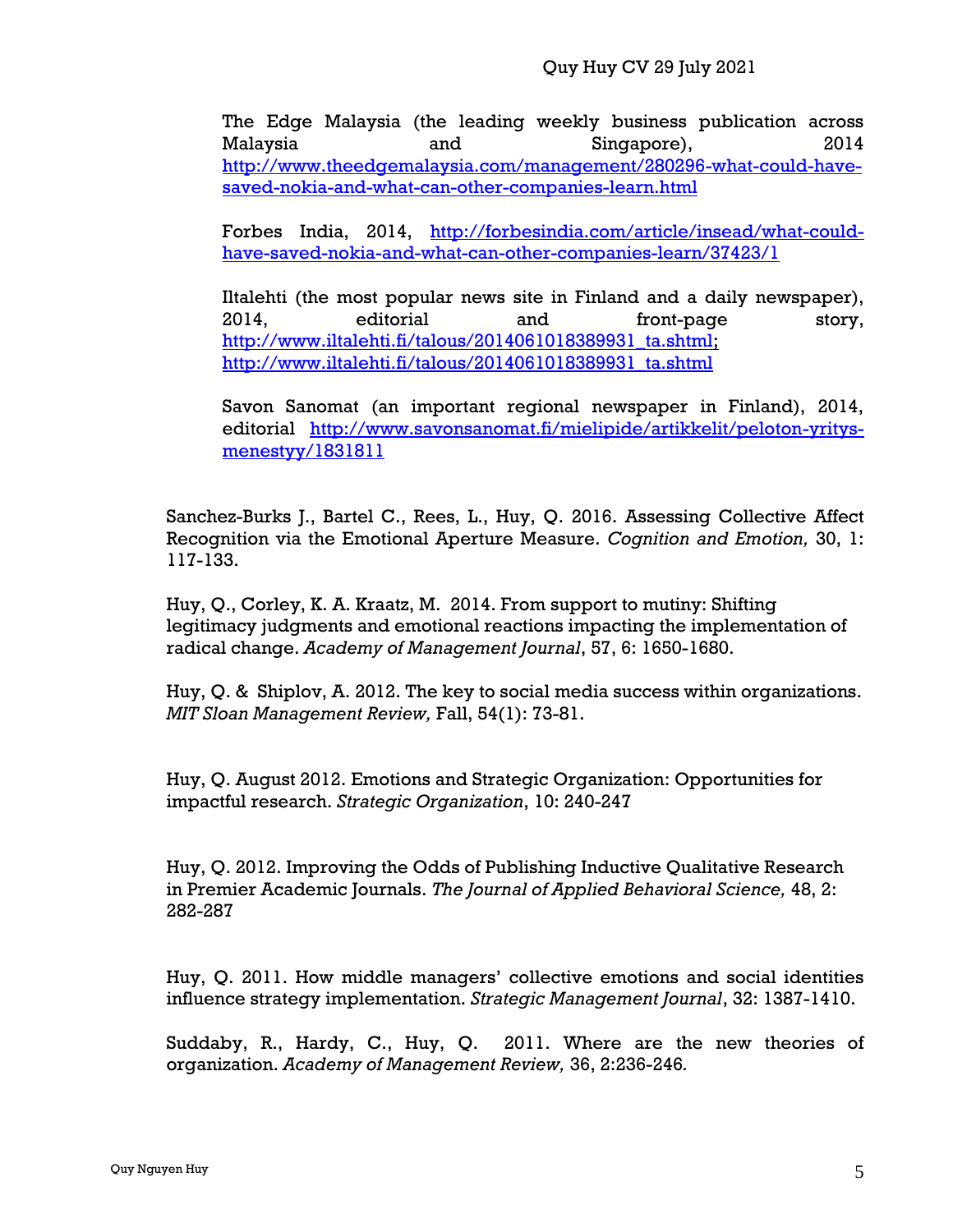Sanchez-Burks, J. and Q. Huy 2009. Emotional Aperture and Strategic Change: The Accurate Recognition of Collective Emotions. *Organization Science,* 20, 1: 22- 34.

Huy, Q. and C. Zott 2009. Trust me. *MIT Sloan Management Review/Wall Street Journal Business Insights*. November 30 2009.

Zott, C, and Q. Huy, 2007. How entrepreneurs use symbolic management to acquire resources. *Administrative Science Quarterly,* 70-105.

Huy, Q. 2005. An emotion-based view of strategic renewal. *Advances in Strategic Management,* 22: 3-37.

Huy, Q. & H. Mintzberg 2003. The rhythm of change. *MIT Sloan Management Review,* 44(4): 79-84.

Huy, Q. 2002. Emotional balancing of organizational continuity and radical change: The contribution of middle managers. *Administrative Science Quarterly,* 47: 31-69.

Huy, Q. 2001. In praise of middle managers. Harvard Business Review, 80: 72-79. Lead article

Selected by Harvard Business Review as "Breakthrough ideas for today's business agenda" (2002). Excerpts reported in Financial News (UK), the Sunday Telegraph (UK), Le Figaro (France), La Tribune (France), Observer (Denmark), Hansen (Denmark), The Globe and Mail (Canada), Chicago Tribune (USA), Harvard Business Review's first edition in China.

Huy, Q. 2001. Time, temporal capability, and planned change. *Academy of Management Review,* 26: 601-623.

Huy, Q. 1999. Emotional capability, emotional intelligence, and radical change. *Academy of Management Review*, 24: 325-345.

Excerpts reported in *Financial Times* (UK), *Les Echos* (France), and *Semarino Economico Management* (Portugal).

# **BEST PAPER PROCEEDINGS (PEER-REVIEWED)**

Biniari, M., Huy, Q., Ravasi, How Tensions in Valorizing Time Influence Planned Organizational Change. *Academy of Management Best Paper Proceedings* 2020*.*  Organization Development and Change Division.

Mack, D., Huy, Q. Power to the People? The Limits of Equality-based Involvement in Managing Strategic Change. *Academy of Management Best Paper Proceedings*  2020*.* Organization Development and Change Division.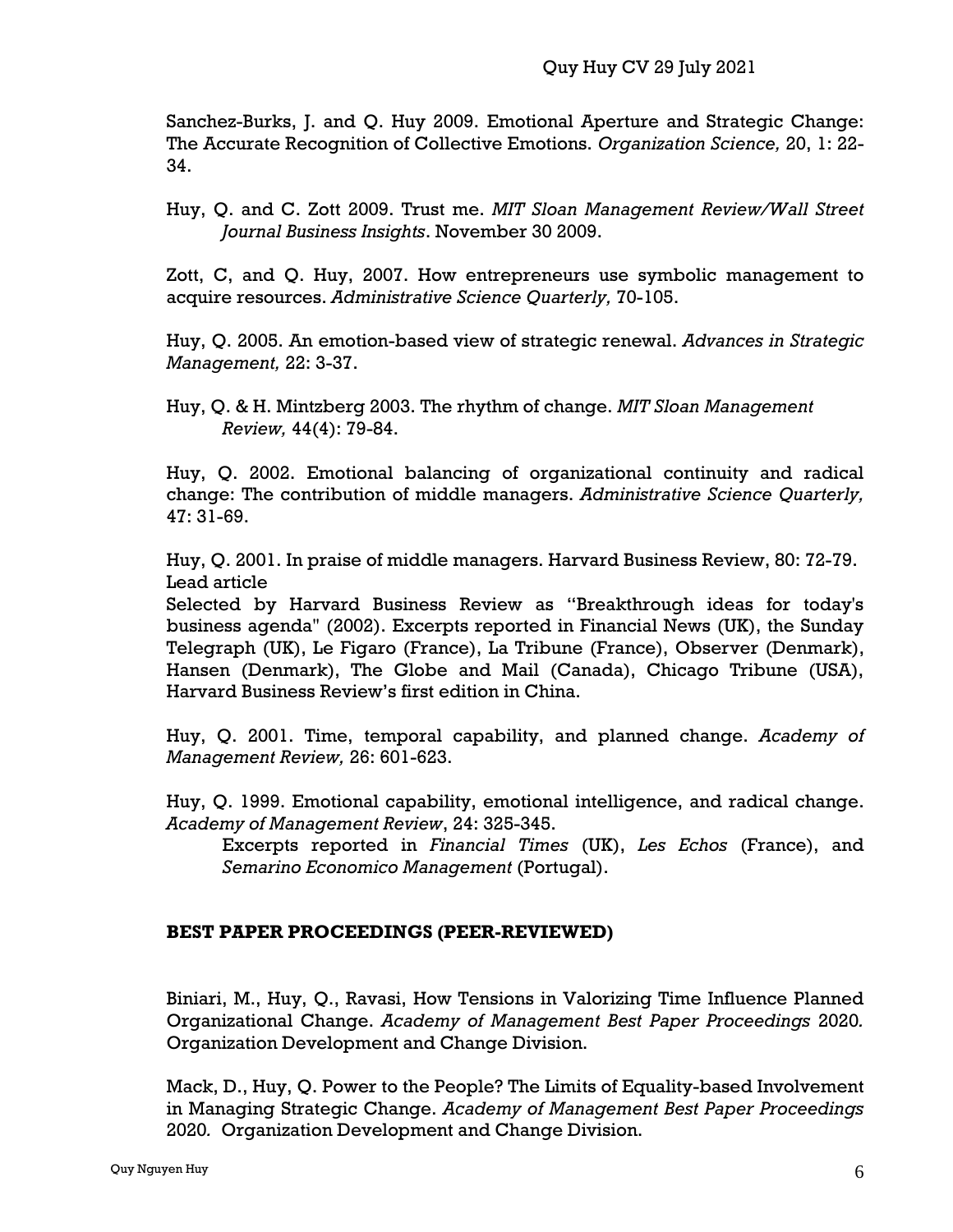Saoure, K, Huy, Q. CEO's Temporal Strategies to Pacify Warring Coalitions. Academy of Management Best Paper Proceedings 2019. Best Paper Award, Strategy as Practice Interest Group.

Vuori, T., Huy, Q. Shaping top managers' moods: Board emotion regulation in the strategy formulation process. Academy of Management Best Paper Proceedings 2018. Best Paper Award, Strategy as Practice Interest Group.

Huy, Q., Sonenshein, H., Bresman, H. Leading strategic change under uncertainty. *Academy of Management Best Paper Proceedings* 2017. Development and Change Division.

Vuori T. & Huy Q. Mental models and affective influence in inter-organizational collaboration for new technology. *Academy of Management Best Paper Proceedings* 2016*.* Managerial Organization Cognition Division.

Huy, Q, Chen W., Tang, G. Emotional Teaching: How CEOs develop top management teams in Chinese Firms. Recipient of Graduate Management Education Award--sponsored by the Graduate Management Admission Council- for the most significant contribution to graduate management education. *Academy of Management Best Paper Proceedings* 2015*.* Management Education Division.

Vuori T & Huy Q. Emotional Sensegiving. *Academy of Management Best Paper Proceedings* 2013*.* Finalist for MOC best paper award.

Sguerra, F., Bagozzi, R., Huy, Q., Boss, W., Boss, D. Emotion Sharing and Organization Identification. *2012.*

Huy, Q. & Reus, T. 2011. An emotion-based view of post merger integration. *Academy of Management Best Paper Proceedings 2011. Recipient of* Rupe Chisolm Practical Theory Award for demonstrating how theory informs practice and reflective practice enriches concepts and theories.

Maddux, W., Huy, Q., Sanchez-Burks, J. 2011 The influence of Eastern and Western societal cultures in managing strategic change. *Academy of Management Best Paper Proceedings 2011.* Nominated by Organizational Development and Change Division division for all Academy Dexter Award: paper making an exceptional contribution to the internationalization of the Academy.

Biniary, M. & Huy, Q. 2011. Bringing the honey out of people: managing envy to help organizational innovation processes. *Academy of Management Best Paper Proceedings 2011.*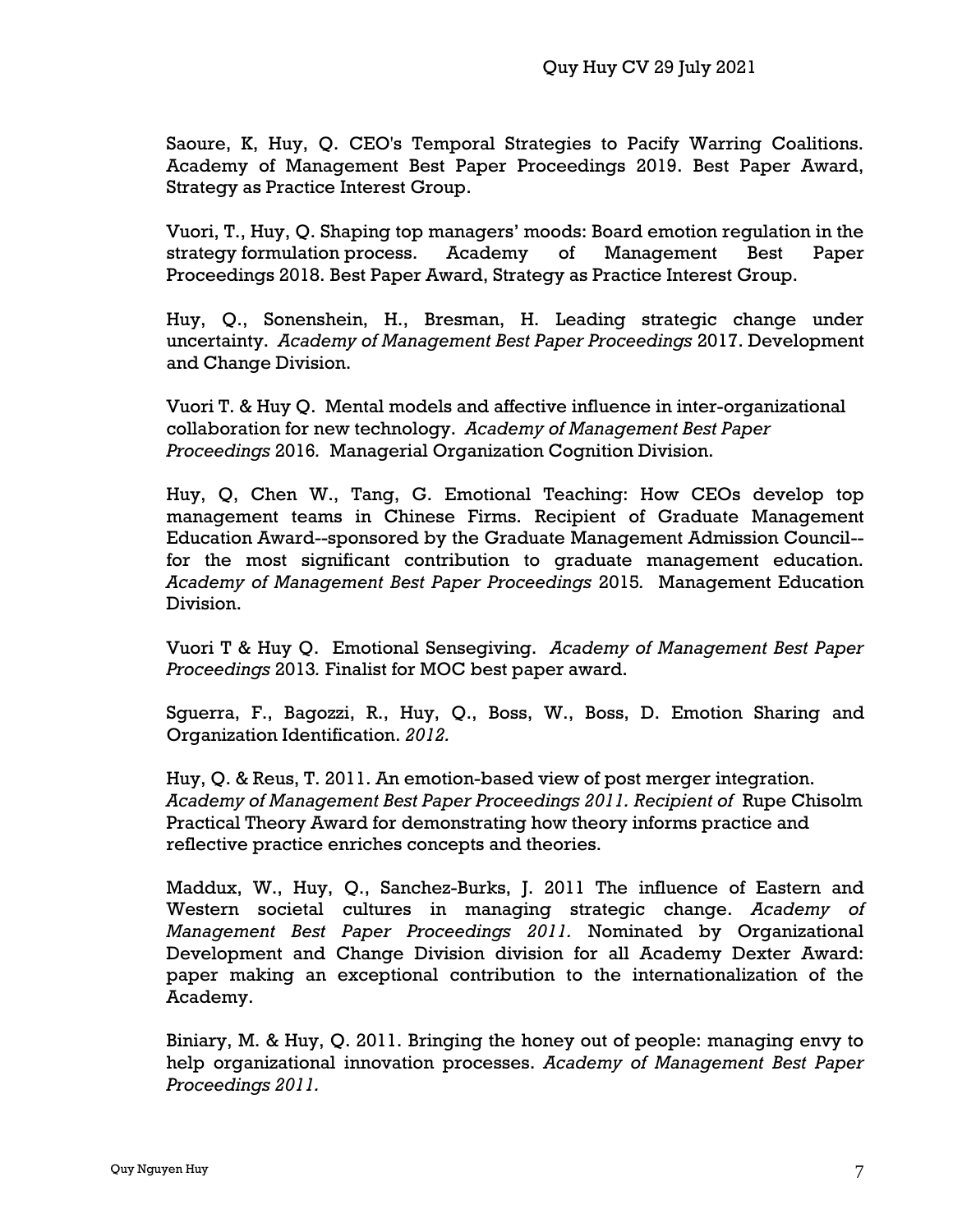Sguerra, F., Bagozzi, R., Huy, Q., Boss, W. 2011. Workplace Incivility and Turnover Intentions: The Efficacy of Managerial Interventions. *Academy of Management Best Paper Proceedings 2011.*

Huy, Q. 2009. Interaction between Cognition and Emotion on Processes of Strategic Renewal, *Academy of Management Best Paper Proceedings 2009.*

Huy, Q. and C. Zott 2007. How entrepreneurs regulate stakeholders' emotions to build new organizations. *Academy of Management Best Paper Proceedings 2007.* Also Best paper, Entrepreneurship Division, Academy of Management, 2007

Durand, R and Huy, Q. 2007. Knowledge sharing in organizations: Inviting ethics and emotion to the banquet. *Academy of Management Best Paper Proceedings*.

Huy, Q. 2002. Emotional filtering and strategic change. Academy of Management, 2002. *Academy of Management Best Paper Proceedings 2002.* Also Best Paper, *Organization Development & Change* Division, 2002

Huy, Q. 2000. Do humanistic values matter?" *Academy of Management Best Paper Proceedings 2000*.

Academy of Management 2000 William H. Newman Award for paper based on doctoral research displaying a distinctive contribution to knowledge and rigorous research design

Huy, Q. 1998. Change navigation styles and corporate revitalization. *Academy of Management Best Paper Proceedings 1998.*

Reprinted in *Academy of Management Organization Development & Change Newsletter,* 1999: 11-15

# **BOOK CHAPTERS**

Huy, Q, Vuori, T. 2021. Emotionality and Change. In M.S. Poole & A. Van de Ven (Eds.), The Oxford Handbook of Organizational Change and Innovation (Second edition), Oxford University Press. Pp 751-765.

Huy. Q., Scheef C. Forthcoming. Emotion and Strategic Renewal. In A. Tuncdogan, A. Lindgreen, F. van den Bosch, H. Volberda (Eds.), Handbook of Strategic Renewal: XX-XX, Routledge.

Huy, Q., Mack, D. Forthcoming, Strategic Change and Renewal. In Duhaime, I., Hitt, M. & Lyles, M. (Eds.), Strategic Management: State of the Field and Its Future. Oxford University Press. Pp. XX-XX.

Huy, Q. & Guo, Y. 2017. Middle managers' emotion management in the strategy process. In S. W. Floyd & B. Wooldridge (Eds.), Handbook of Middle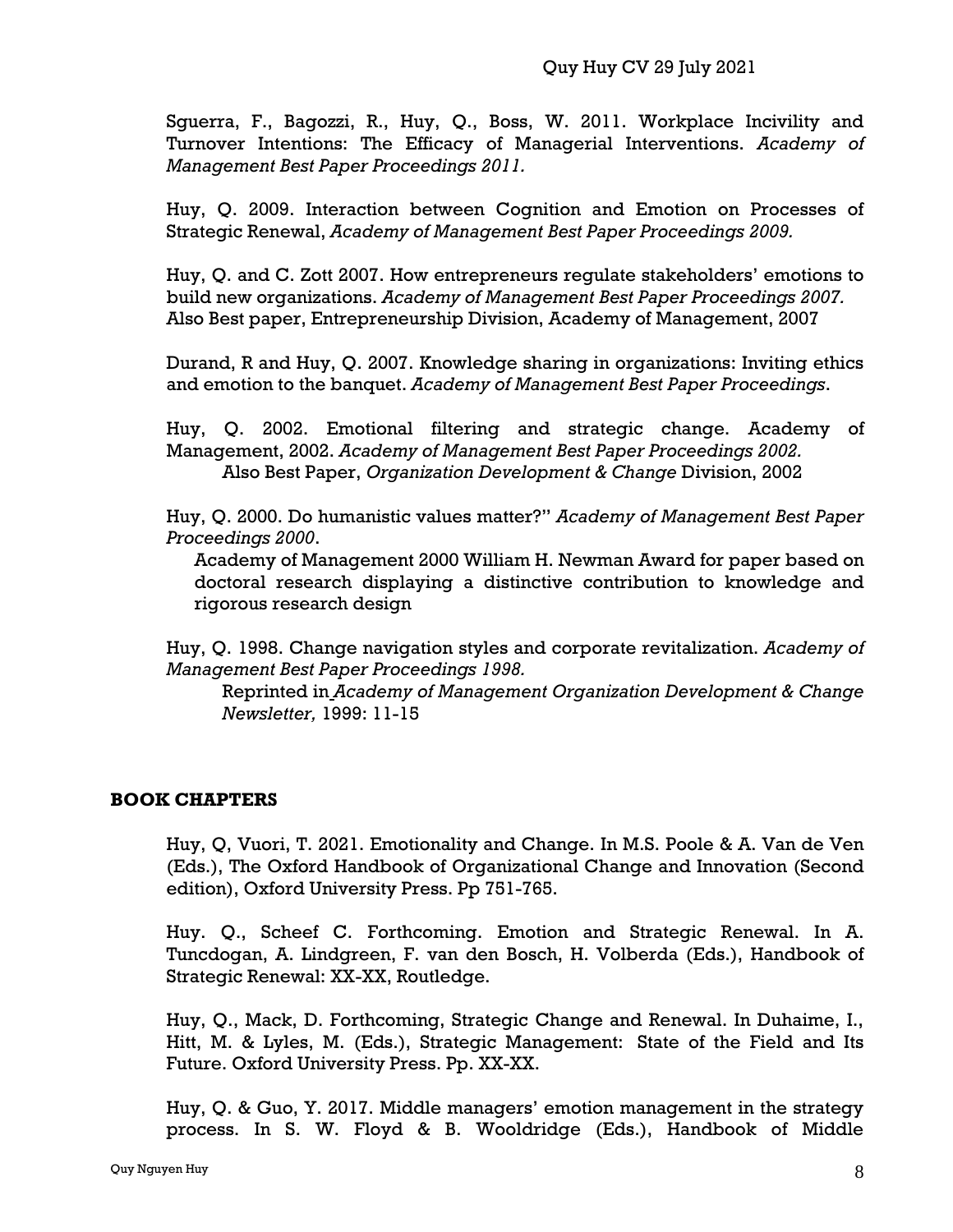Management Strategy Process Research: 133-153, Edward Elgar Publishing Inc. Cheltenham, UK.

Huy. Q. 2011. Emotions and strategic change. The Oxford Handbook of Positive Organizational Scholarship. K. Cameron and G. Spreitzer (eds). Oxford University Press.

Van der Heyden, L. and Huy, Q. 2008. Procedural justice and emotional intelligence. In *Family Values and Value Creation*. J. Tapies and J. Ward (eds). New York: Palgrave Macmillan. Pp. 214-235.

Huy, Q. 2008. How contrasting emotions can enhance strategic agility. In *Research Companion to Emotion in Organizations*. N. Ashkanasy and C. Cooper (eds). Northampton, MA, USA: Edward Elgar. Pp. 546-560.

Durand, R. and Huy, Q. 2008. Practical wisdom and emotional capability as antecedents of organizational accountability in revolutionary change processes" (2008) In *Research on emotion in organizations: Emotions, ethics and decisionmaking*. W. J. Zerbe, C. E. J. Härtel, & C. E. Ashkanasy (eds.). Bingley, UK: JAI Press. Vol. 4. Pp 311-332.

Huy, Q. 2008. Emotional patterns in organizations. In *International Encyclopedia of Organization Studies*. S. Clegg & J. Bailey (eds.). Thousand Oaks, CA: Sage Publications. Vol. 2 Pp. 436-437.

Huy, Q. 2005. Emotion management to facilitate strategic change and innovation: How emotional balancing and emotional capability work together. In *Emotions in organizational behavior.* C. Härtel, W. Zerbe & N. Ashkanasy (eds.). Mahwah, NJ: Lawrence Erlbaum Associates. Pp. 295-316.

Huy, Q. 2004. The four thrusts of strategic renewal. In *Next generation business handbook: New strategies from tomorrow's thought leaders*. S. Chowdhury (ed.). Hoboken, NJ: John Wiley & Sons. 2004. Pp. 941-955.

Huy, Q. 2000. Emotional capability and corporate change. In *Financial Times Mastering Strategy. T. Dickson (ed.)*. London, UK: Pearson Education. Pp. 306-311.

# **BOOK REVIEWS**

Huy, Q. 2010 . Paul Osterman: The truth about middle managers: who they are, how they work, why they matter. *Administrative Science Quarterly*, 55: 167-169.

Huy, Q. 2008. Simon Down: Narratives of an Enterprise: Crafting Entrepreneurial Self-identity in a Small Firm. *Administrative Science Quarterly*, 53: 374-376.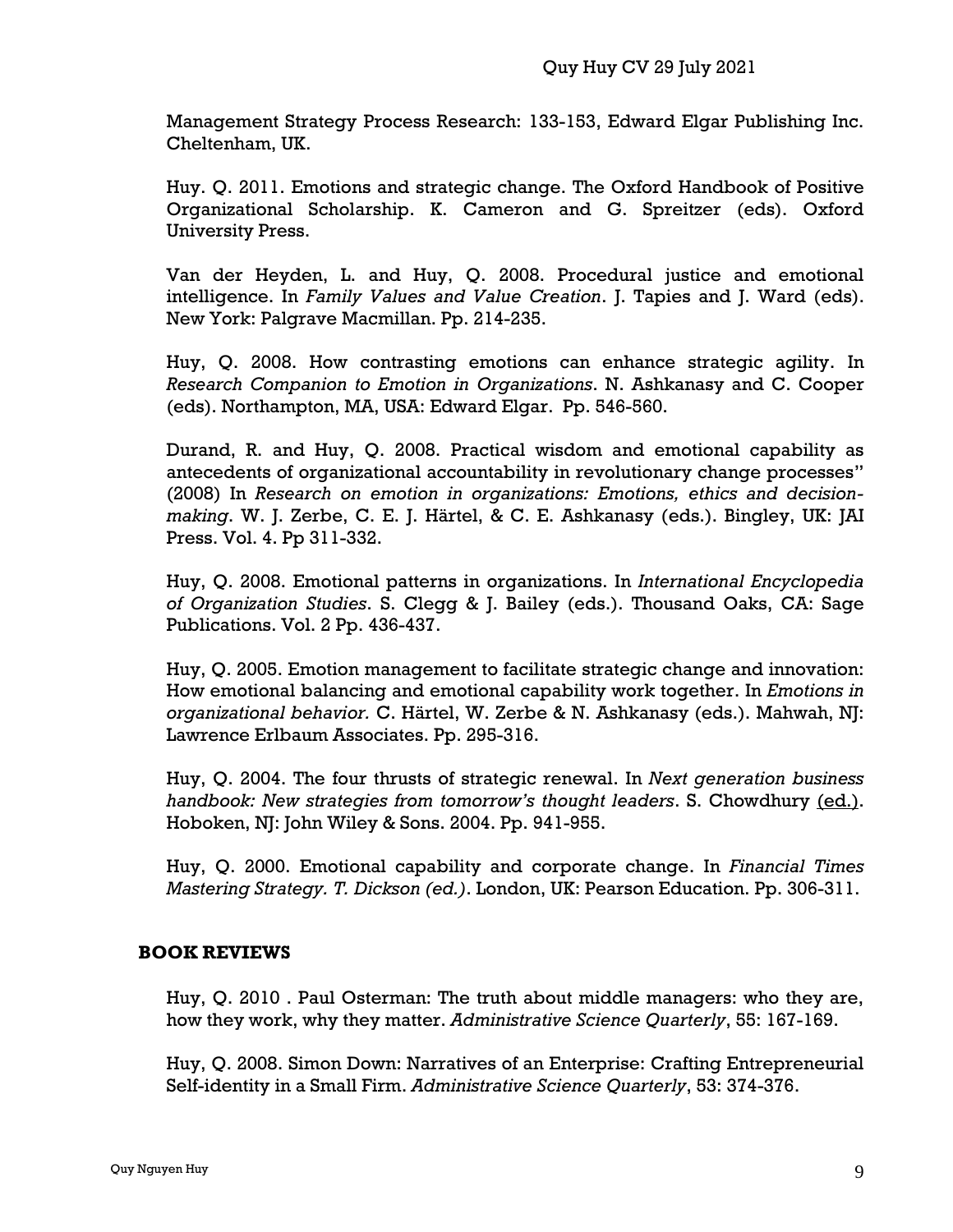## **PAPERS WITH REVISE & RESUBMIT**

Bottom up collective emotion regulation behaviors in intraorganizational innovation.

Why do some multinational firms respond better than others to the hostility of host governments? Proximal embedding and the side effects of local partnerships.

## **PAPERS UNDER FIRST JOURNAL REVIEW**

Partnering to Innovate: Credibility Building Actions and Legitimacy Judgment Stages. .

An Emotion-based View of Intertemporal Framing: How Corporate Leaders Convey the Future to Mobilize Organizations for Social Change.

Organizational Approach Emotions and Sharing Sensitive Knowledge in a High-Performance Hospital.

## **PAPERS UNDER PREPARATION FOR SUBMISSION WITHIN NEXT YEAR**

How Tensions in Valorizing Time Influence Planned Organizational Change.

Emotional teaching: How CEOs develop top management teams in Chinese Firms.

Providing low-cost large-scale quality health care to the poorest in India: The contribution of emotional routines in a large hospital.

Power to the people? Psychological underpinnings of multi-hierarchical voice.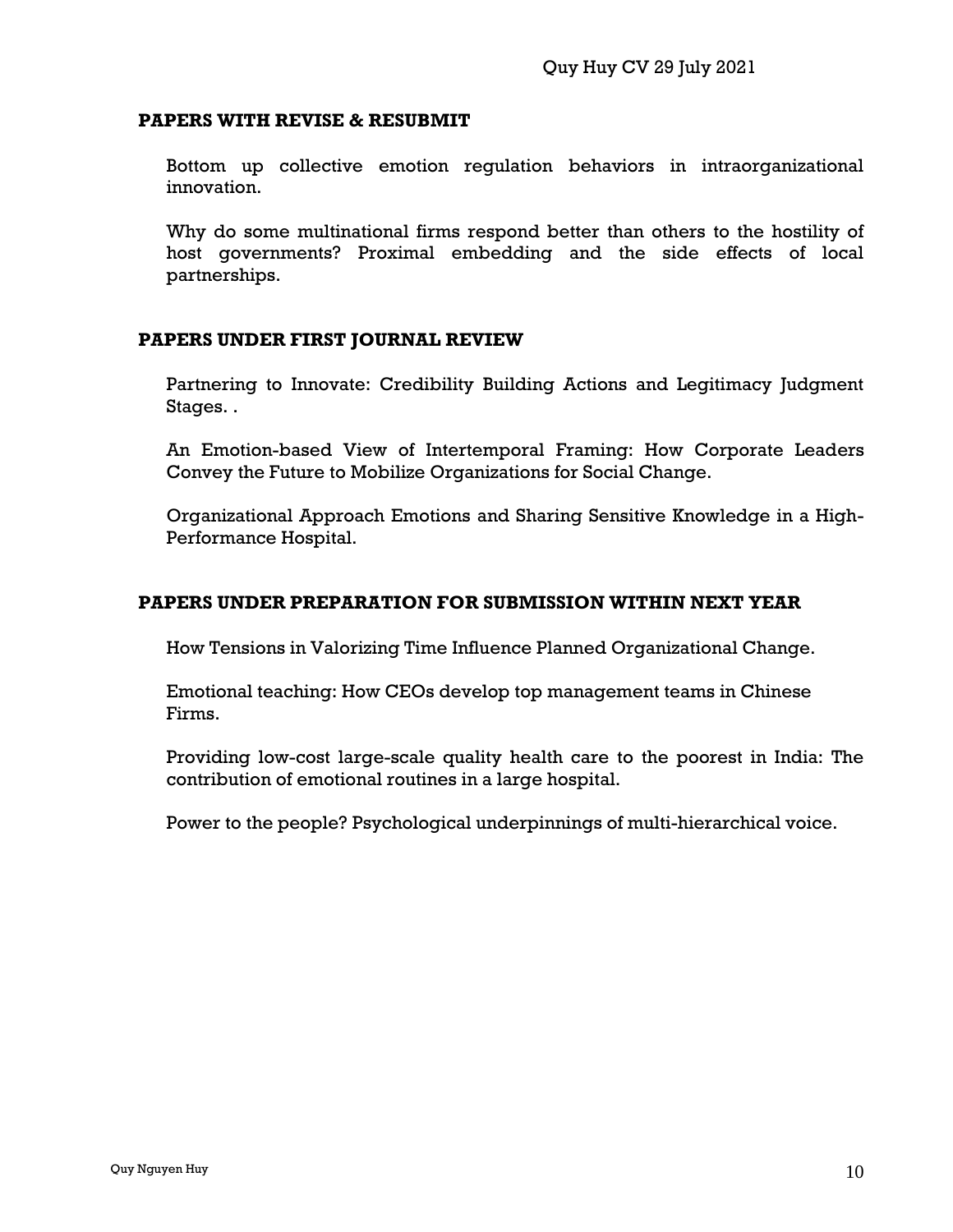#### **PAPERS UNDER PREPARATION FOR SUBMISSION WITHIN NEXT TWO YEARS**

A Behavioral Process Model of Organizing for Entrepreneurial Growth: How Temporal Visioning Influences the Fast Scaling (Up and Down) of an Online-to-Offline Platform.

How a small low-tech firm develop competencies to become a high technology firm over time: exploring the interaction of resourcing, emotion regulation, and temporal dimensions.

How emotional fatigue influences strategic decision making about social good.

How digital technologies designed to unite divide.

Intrapreneurship for spiritual care in a scientific hospital.

- The interplay between post-merger integration and strategic renewal and how it impacts performance outcomes.
- Intra- and Inter-team processes as underpinnings of Managerial Dynamic Capabilities*.*

#### **CASE STUDIES**

Longfor: A non-traditional company in China (with teaching notes)

*Inglot: Conquering the world* (with teaching notes)

*Ikea A: Ikea's Strategy Today*

*Ikea B: How IKEA's strategy was formed*

*BP Oil Rig Disaster: CEO Tony Hayward and Crisis Management* (for Executive course on management of public collective emotions)

*The rise and fall of UBS under CEO Marcel Ospel* (for teaching strategy execution in two culturally different banking systems, USA and Switzerland)

*Portrait of an Emotional Leader: Apple Steve Jobs* (for teaching link between emotional CEO's actions and execution of business strategy)

*Building emotional energy for renewal: Nissan.* INSEAD case 2010. (Condensed and refined version of previous Nissan case 2004)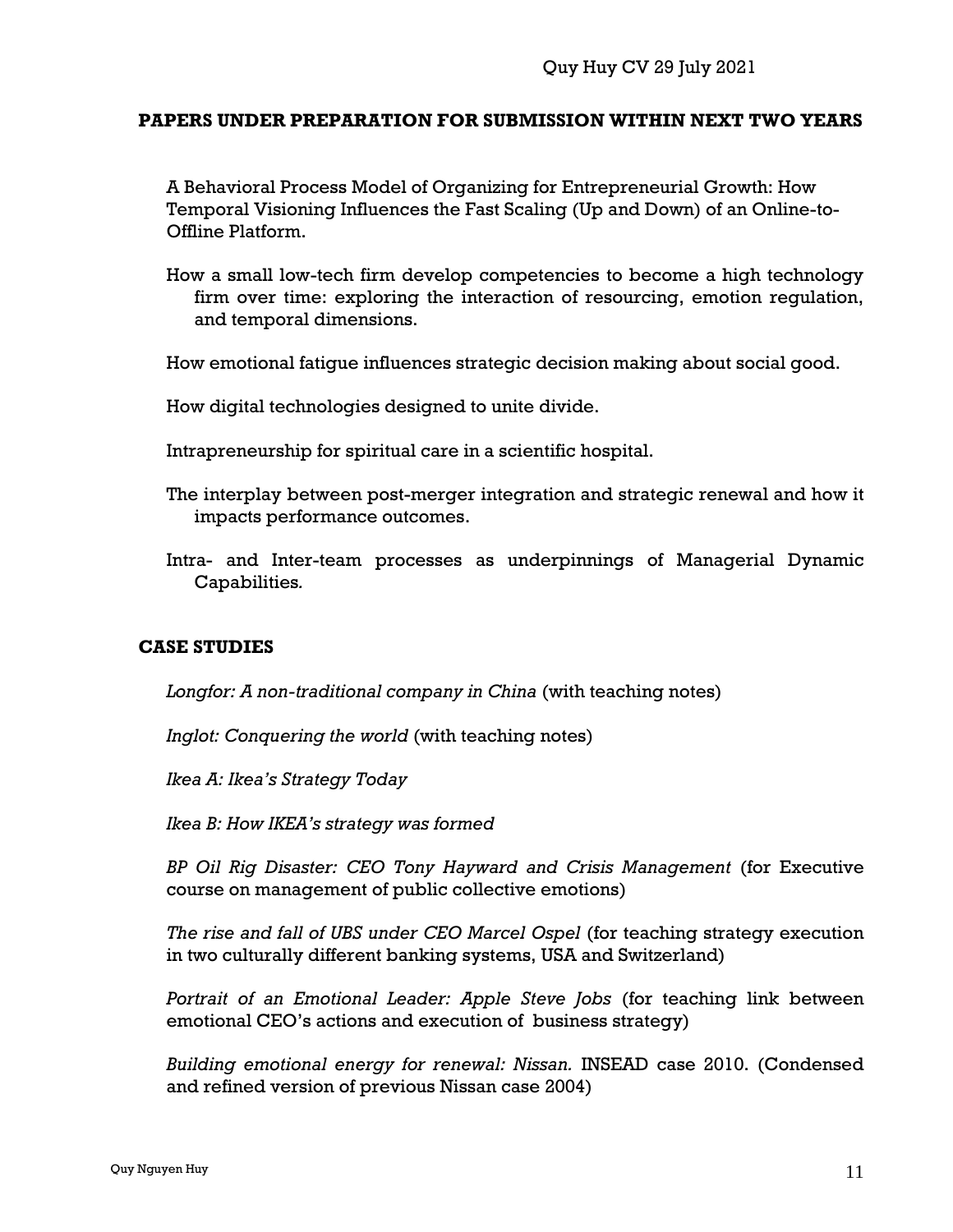*Strategic improvement turned sour: National Air*. INSEAD case 2004. (How the top management team developed a good strategy but failed in realizing it. Highlight the emotional barriers to strategic turnaround.)

*Building emotional capital for strategic renewal: Nissan (1999-2002).* INSEAD case 2004. (How Carlos Ghosn and the French team built social and emotional capital with Japanese Nissan to renew a company close to bankruptcy within 3 years.)

*Streamline (A), (B), (C).* INSEAD case 2002—How a middle manager contributes to making a merger work. (Illustrates emotion management in post-merger integration. Teaching notes describe emotional capability in organizations supplied with the case and is distributed via ECCH.) *With Teaching Notes.*

*Vector (A), (B), (C).* INSEAD case 2003. How a middle manager interacted with a militant union to implement a controversial change. (Illustrates strategy implementation by middle managers; time pacing and sequencing of change actions; emotion management; socializing style of change. Teaching notes describe political attunement and emotional capability in organizations supplied with the case and is distributed via ECCH.) *With Teaching Notes.*

# **TWO BOOK MANUSCRIPTS UNDER PREPARATION**

Huy, Q. *Emotional Capital as Strategy.*

Huy, Q. & Jarrett, M. *Hidden Levers of Strategy Execution.* 

# **ONGOING RESEARCH PROJECTS**

- 1. This inductive field work investigates how established large organizations are using digital technologies to change their professional work culture, and the impact of these emerging technologies on companies' strategies, work processes, and development of new organizational capabilities (With H. Ibarra at LBS.).
- 2. A second similar inductive study in another large multinational company based in the Silicon Valley has been started with another team of researchers (G. Lanzallo at Cass, London, UK)
- 3. This inductive field work investigates how established large organizations are using design thinking to foster large scale organizational innovation, and the challenges associated with pursuing innovation objectives while subject to typical constraints in organizational resources and change. (With D. Ravassi and M. Biniari)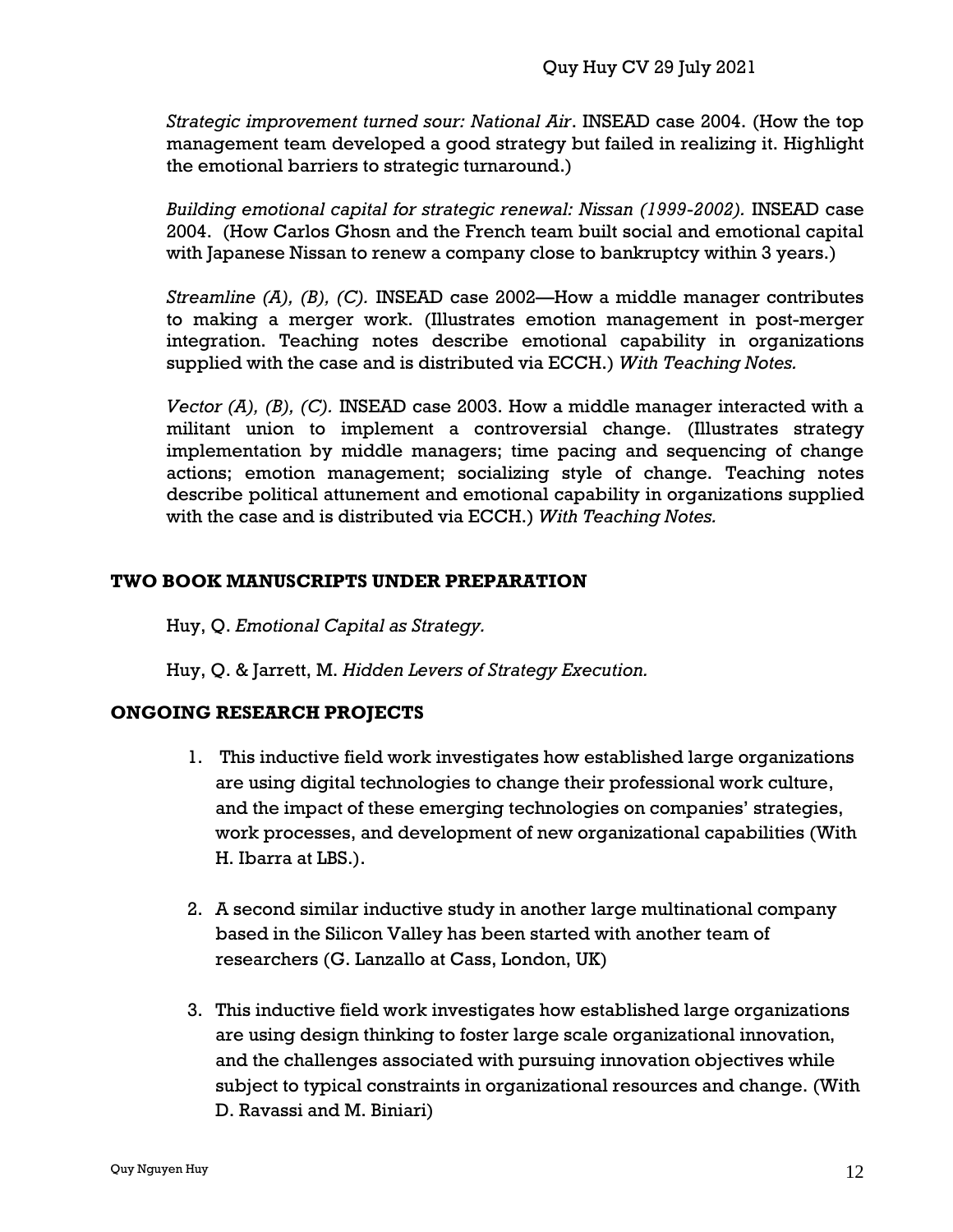- 4. This inductive field study examines how a large specialty care hospital in India managed to provide free high quality cardio and neurological surgeries to large number of very poor and despite people in India with low operating costs (With Guo, Y.). Expected to contribute to social impact and innovation research.
- 5. This inductive field study examines how a group of entrepreneurial women in a large specialty care hospital in India challenge the medical establishment over a decade to provide holistic compassionate health care that addresses patients' spiritual and emotional needs over and above technological medical treatment, with the goal of lowering the cost of health care while increasing quality and odds of recovery (With Guo, Y.). Expected to contribute to social impact and innovation research.
- 6. This inductive field work explores how Nokia has been managing the postmerger integration process after the acquisition of Alcatel Lucent to move from its mobile telephone core competence into a radically new business, telecommunications networks manufacturing and servicing (With T. and N. Vuori).
- 7. This quantitative, survey-based study develops refined measures of emotional capital, ones with discriminant and predictive validity. (With Scheef, C. & Sguerra, F.)
- 8. This inductive research investigates the social processes that underpin intra-organizational innovation in several high-technology Indian firms, from the emergence of creative ideas to their funding and ultimate commercial success or failure. (With Mack, D.)
- 9. This inductive research investigates the social processes that underpin strategic renewal of a large India service organization (With Mack, D.)
- 10.This inductive field study examines how top-management teams in Chinese firms develop digital platforms in fast growth and fast environmental change in under-institutionalized emerging economies. (With Chen, W. & Mack, D.)
- 11.This theory-development research develops a theory of organizational architecture design for creating emotional climate for creativity and collaboration in organizations. (With Biniari, M.)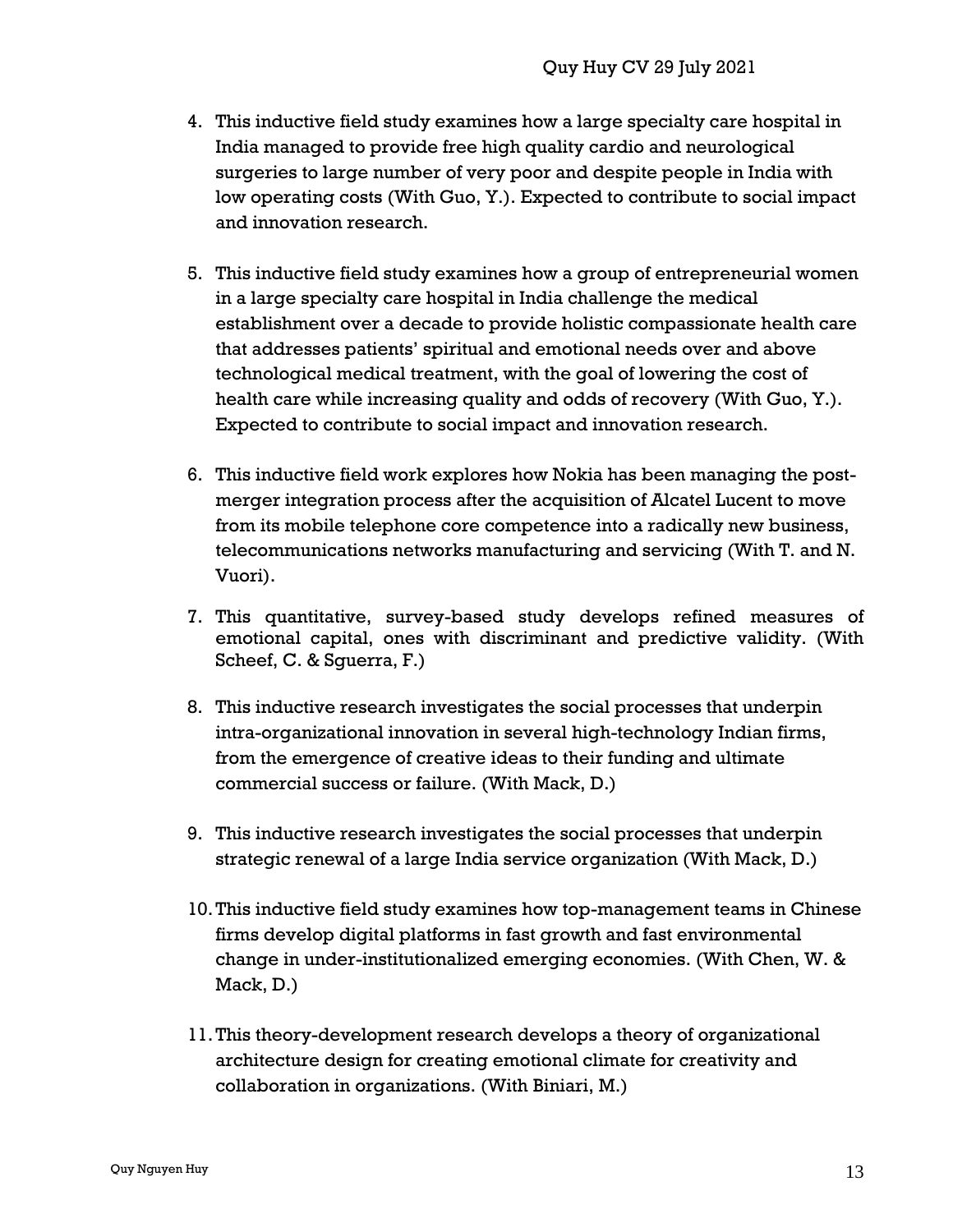- 12.This inductive field study examines the micro-social interactions among members of a TMT of a large multinational firm, shows how some members increase their power and status while others decrease theirs, and how this power struggle influences strategy execution. (With Jarrett, M.)
- 13.Although humility has been studied at the personal leadership level, very little research has explored what organization-level humility looks like, how it is created, what are its potential benefits and harmful consequences. This research begins with drafting a theory paper that would inspire subsequent empirical research (with Yap, A. and Chen, L.)

## **PAPERS ACCEPTED FOR PRESENTATION AT PEER-REVIEWED CONFERENCES**

"A Process View on Organizational Identity During Post-Merger Integration and Strategic Renewal." *12th International Symposium on Process Organization Studies*, September 2021.

"Enacting sequences of collective emotions to deal with challenges in an intrapreneurial process: Insights from a group attempting peripheral innovation in a health care organization." 12th International Symposium on Process Organization Studies, September 2021.

"How Tensions in Valorizing Time Influence Planned Organizational Change." *Academy of Management Meeting 2020. AOM Best Paper Proceedings* 2020*. (All EGOS, PROS, SMS Hangzhou research conferences canceled due to Pandemic and travel budget restrictions)*

"The Limits of Equality-based Involvement in Management Strategic Change." *Academy of Management Meeting 2020. AOM Best Paper Proceedings* 2020*.* 

"Compassion Organizing under Resource Scarcity: Providing Free Quality Health Care in India." *Academy of Management Meeting 2019*.

"A Behavioral Process Theory of Entrepreneurial Growth." *Academy of Management Meeting 2019*.

"Rush Slowly: Multi-Speed Post-Acquisition Integration Approach and How it Impacts Strategic Renewal." *Academy of Management Meeting 2019*.

"Situated attention and cognitive time travelling in strategy implementation." *11th International Process Symposium, Organizing in the Digital Age. 2019.*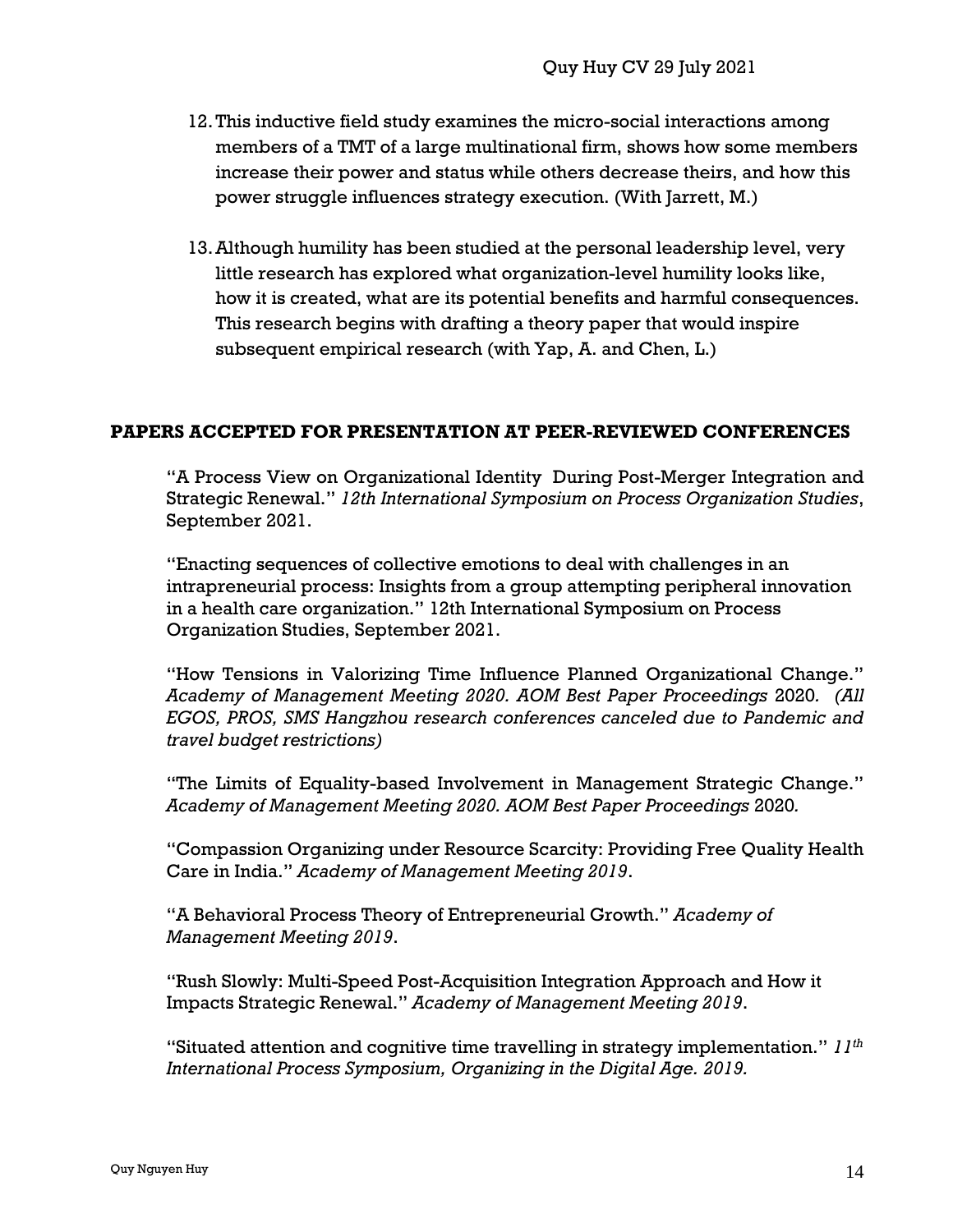"The Affective Underpinnings of Innovation: How Organizational Member's Emotions Regulation Actions Shape Formal Organizational Structures." *11th International Process Symposium, Organizing in the Digital Age. 2019.*

"Temporal emotional teaching: How founding CEOs develop top management teams in Chinese fast-growing entrepreneurial firms." *11th International Process Symposium, Organizing in the Digital Age. 2019.*

"Compassion Organizing under Resource Scarcity: How a Hospital in India Manages to Provide Free Quality Health Care to a Large Number of Poor People." *11th International Process Symposium, Organizing in the Digital Age. 2019.*

"A Behavioral Process Theory Of Entrepreneurial Growth: Insights From The Rapid Scaling Up (And Down) Of An Entrepreneurial Venture." *11th International Process Symposium, Organizing in the Digital Age. 2019.*

"Bounded compassion organizing to tackle societal grand challenges: Providing quality health care free of charge." *EGOS - Full Paper Area - European Group for Organizational Studies. 2019.*

"Why should we change? Unpacking the role of change recipients' temporal perspectives during strategic change implementation." *EGOS - Full Paper Area - European Group for Organizational Studies. 2019.*

"A behavioral process theory of entrepreneurial growth: Insights from the rapid scaling up (and down) of an entrepreneurial venture." *EGOS - Full Paper Area - European Group for Organizational Studies. 2019.*

"How board's emotion regulation influences strategy making." *Academy of Management Meeting 2018*.

"Polychronicity and Temporal Multiplicity: A temporal Perspective on implementing platform." Conference on Big Data (*Academy of Management Special Topic Research, Surrey 2018) and SMS Conference on Scaling (Tel Aviv 2018) and Academy of Management Meeting (Chicago, 2018).*

"Orchestrating Organizational Change in Fast Moving Environments: A Team-Based Model." *Academy of Management Meeting 2017.*

"Board Influence on Top Managers' Strategy Formulation Process: Cognitive and Emotional Dynamics." *Academy of Management Meeting 2017.*

"How CEOs Develop Top Mgmt Teams Through Emotion Management: Insights From China's Companies." *Academy of Management Meeting 2017.*

"Orchestrating Organizational Change in Fast Moving Environments." *London Business School. Sumantra Ghoshal conference 2017*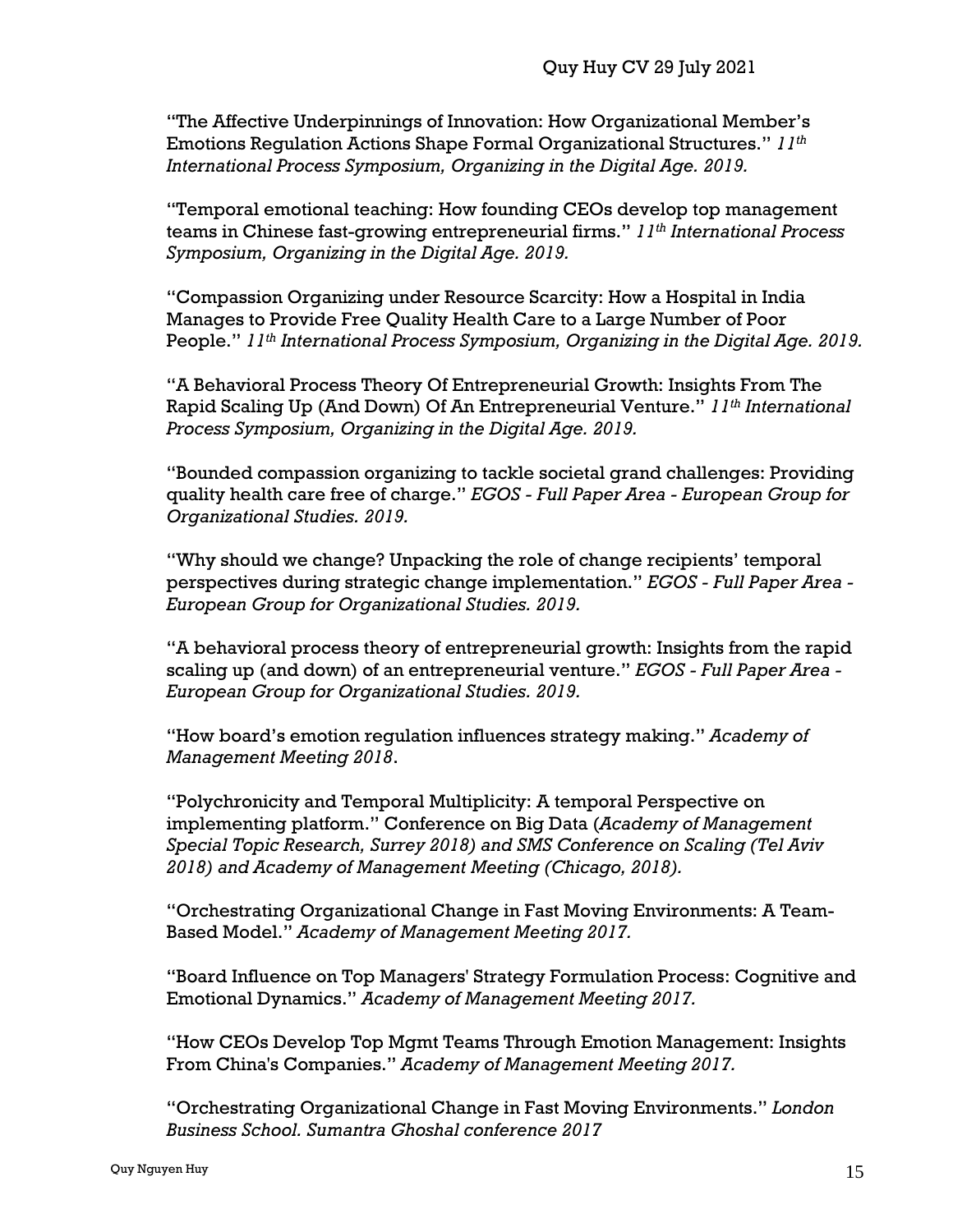"Leading strategic change under uncertainty." *Academy of Management Meeting 2016.* 

"Mental models and affective influence in inter-organizational collaboration for new technology." *Academy of Management Meeting 2016.*

"Toward a theory of managing strategic change as cognitive and emotional guiding of iterative experiments." *Academy of Management Meeting* 2015*.*

"Emotional Intelligence in Entrepreneurship: How Founders Perform Emotion Management to Generate Resources for New Organizations." *Academy of Management Meeting* 2015*.*

"Emotional Teaching: How CEOs develop top management teams in Chinese firms." *Academy of Management Meeting* 2014*.*

"Misaligned collective fears and temporal myopia." *Academy of Management Meeting* 2014*.*

"How Middle Managers Deal with Governmental Political Ideology" *Academy of Management Annual Meeting* 2014*.*

"Misaligned collective fears and temporal myopia*." Strategic Management Society Special Conference*, Tel Aviv, 2014.

"Passion of the Soul or Slave of your Passion: CEOs' Passion and Firm Strategy and Performance." *Special Conference "Micro-Foundations for Strategic Management Research: Embracing Individuals*." Copenhagen, 2014.

"How middle managers in China state-owned enterprises juggle three institutional logics", *EGOS conference*, Montreal, 2013.

"Emotional Sensegiving." *Academy of Management Meeting* 2013*.* Finalist for MOC best paper award.

"How Middle Managers Deal with Three Institutional Logics." *Academy of Management Meeting* 2013*.*

"Managing envy to foster organizational innovation." *EMONET conference*, Helsinki, 2012.

"Managing envy to foster organizational innovation." *Academy of Management Annual Meeting 2012.*

"Managing envy to foster organizational innovation." *Strategic Management Society Conference*, Singapore, 2012.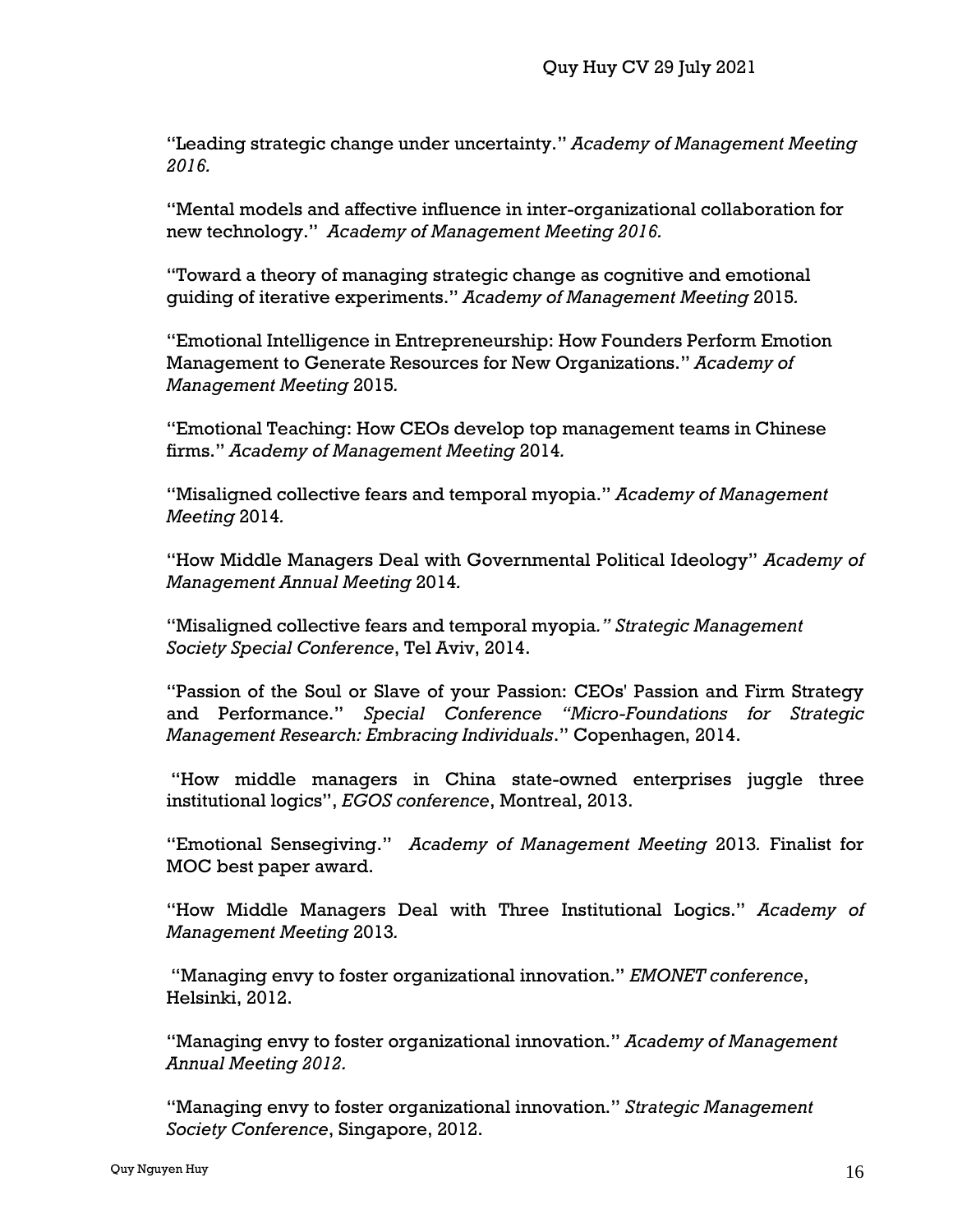"Emotion Sharing and Organization Identification." *Academy of Management Annual Meeting 2012.*

"An emotion-based view of post merger integration." *Academy of Management Annual Meeting 2011.* 

"The influence of Eastern and Western societal cultures in managing strategic change." *Academy of Management Annual Meeting 2011.* 

"Affective Sensegiving in Start-Up Organizations: Dimensions, Boundary Conditions, and Consequences." *Academy of Management Annual Meeting 2011.* 

"Bringing the honey out of bitterness: the benefits of envy to organizational innovation processes." *Academy of Management Annual Meeting 2011.* 

"The effects of workplace incivility on turnover intentions: investigating the efficacy of managerial interventions." *Academy of Management Annual Meeting 2011.* 

"How middle managers' group-focus emotions and social identities influence the implementation of a new corporate strategy." *Academy of Management Annual Meeting 2010*

"The affective roots of resource heterogeneity: A Resource-Based View of Organization Founding." *Academy of Management Annual Meeting 2010.* With C. Zott.

"The nature and function of collective emotional abilities." With S. Côté. *Academy of Management Annual Meeting 2009*. Symposium presentation.

"How middle managers' emotions and social identities influence the implementation of a new strategy." *Academy of Management Annual Meeting 2009*.

"Interaction between Cognition and Emotion on Processes of Strategic Renewal." *Academy of Management Annual Meeting 2009*.

"How entrepreneurs regulate stakeholders' emotions to build new organizations." West coast research symposium on technology entrepreneurship. Stanford University, September 2008. Also *Academy of Management Annual Meeting 2007.*

"Emotional capability and post-merger integration." With Taco Reus and Yongmei Liu. *Academy of Management Annual Meeting 2008.*

"The influence of entrepreneurs' regulation of self-emotions on the building of new organizations." *Academy of Management Annual Meeting 2008.*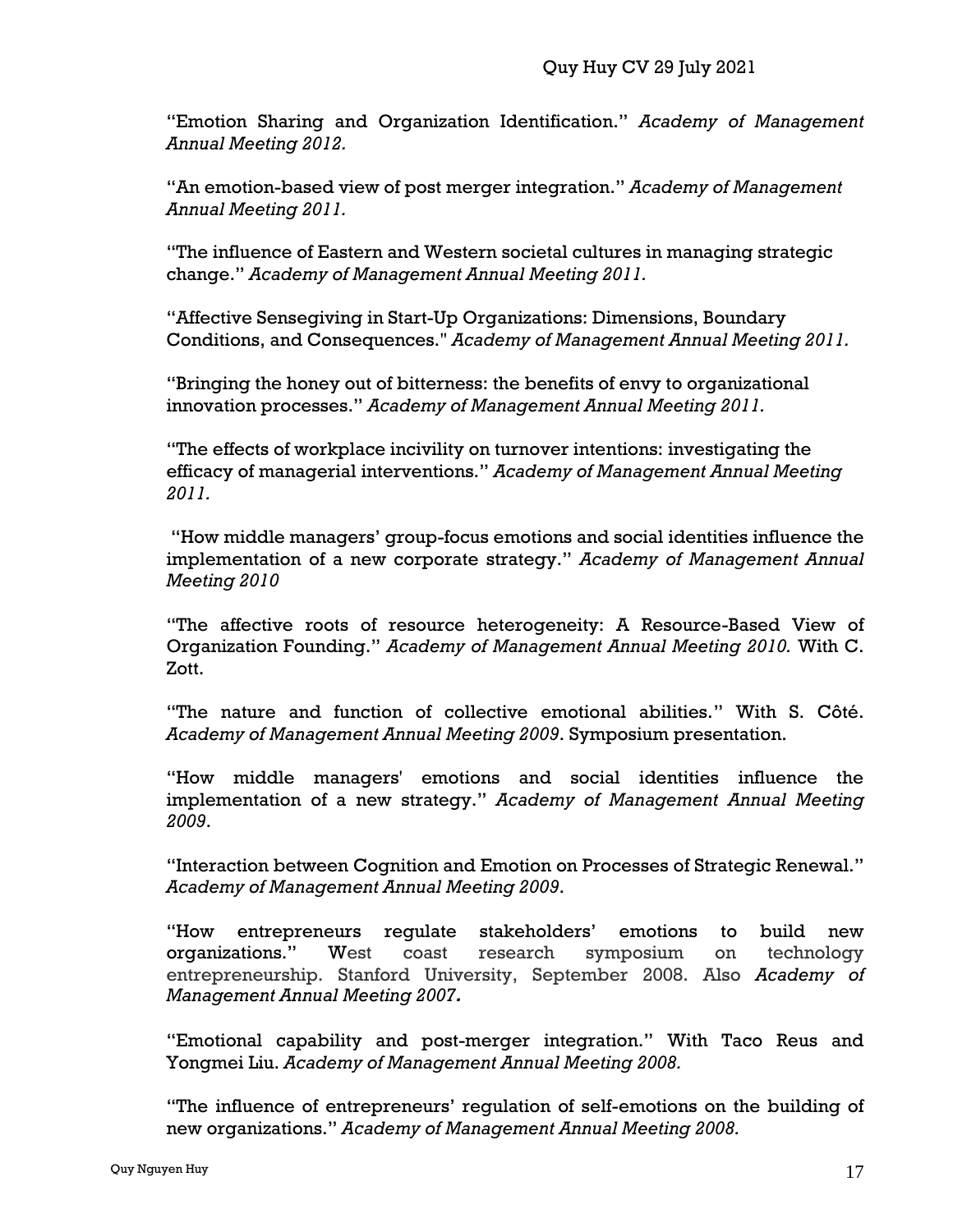"Knowledge sharing in organizations: Inviting ethics and emotion to the banquet." With R. Durand. *Academy of Management Annual Meeting 2007.*

"How contrasting emotions facilitate strategic agility." *Strategic Management Society Conference 2006*.

"Emotional sequencing in strategic change. *Academy of Management Annual Meeting 2006*."

"How contrasting emotions facilitate strategic agility. *Academy of Management Annual Meeting 2006*."

"The influence of emotions on organizational learning in strategic renewal. *Fifth International Conference on Emotions and Worklife 2006*."

"How contrasting emotions facilitate strategic agility. *Academy of Management Annual Meeting 2006*."

"Emotional filtering in strategic change." Considered for nomination for best paper award at *Strategic Management Society Conference 2005*.

"Symbolic emphasizing: How entrepreneurs use symbolism to acquire resources." With C. Zott. One of ten papers selected for presentation out of over 100 submissions at *Harvard Business School Conference on entrepreneurship and innovation* in 2004; *Strategic Management Conference 2004* and *Academy of Management Annual Meeting 2004*.

"An emotion-based view of dynamic capability." *Academy of Management Annual Meeting 2004*.

"Socially responsible behavior: Exploring the micro-foundations of social change initiatives." With S. Schneider, M. Zollo, and K. Oppergaad. *Academy of Management Annual Meeting 2004*.

"Change in organizational identity and strategy through emotional filtering." *Academy of Management Annual Meeting 2003*.

"Emotional sequencing in strategic change." *Academy of Management Annual Meeting 2003*.

"An emotion based view of strategic renewal." *Strategy Process Conference 2003*.

"Temporal focusing in strategic change." *Academy of Management Annual Meeting 2002.*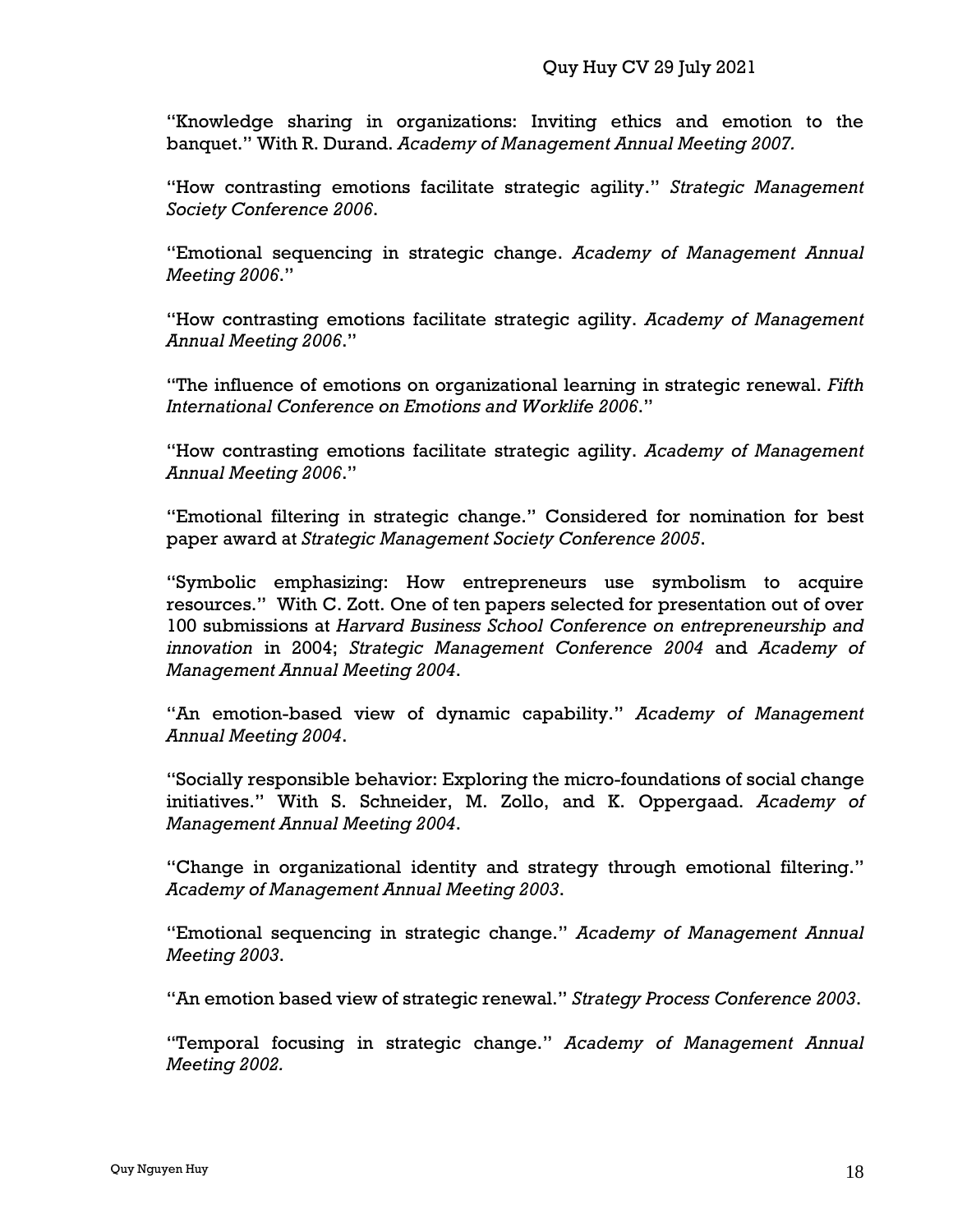## **EXECUTIVE EDUCATION, PROGRAM DIRECTION AND TEACHING**

Program Direction and Teaching

- 2011 Present: Program Director, newly created OEP on Strategy Execution Program (3 modules of 5+3+3 days with intermodular coaching). Note successful addition of another 3-day module to SEP in 2018, tested over 2 cohorts now.
- 2019: INSEAD EDP Outstanding Teaching Award (recognized for having accumulated at least 40 teaching units with an effectiveness of at least 4.75).

2001 – Present: Program Director, General Executive Program for Brazilian Executives, INSEAD

2003 – 2010: Director, International Masters Program in Practicing Management (IMPM), an 18-month global leadership development program offered by an alliance of institutions: INSEAD (France), McGill (Canada), Lancaster (UK), IIM Bangalore (India), KDI (Korea), Hitotsubashi, Kobe, and JAIST (Japan).

2001 – 2010: Program Director, IMPM, "Managing change and continuity, an action mindset," an annual two-week program. INSEAD

2004 – 2006: Program Leader EMBA elective: Managing strategic change, INSEAD

2004 – 2006: Program Leader EMBA core course: Executive exchange (one week managerial shadowing), INSEAD

Teaching

1999 – Present: Various executive programs (e.g., Standard Chartered Bank, Interalpha; Celerant; Aviva) Topics taught: strategy execution; emotional intelligence.

1999 – Present: Ph.D. course on strategy process (with Y. Doz and C. Galunic), INSEAD.

2008 – Present: Ph.D. course on conducting and publishing qualitative research in top journals, INSEAD

1999 – 2002: MBA core strategy, INSEAD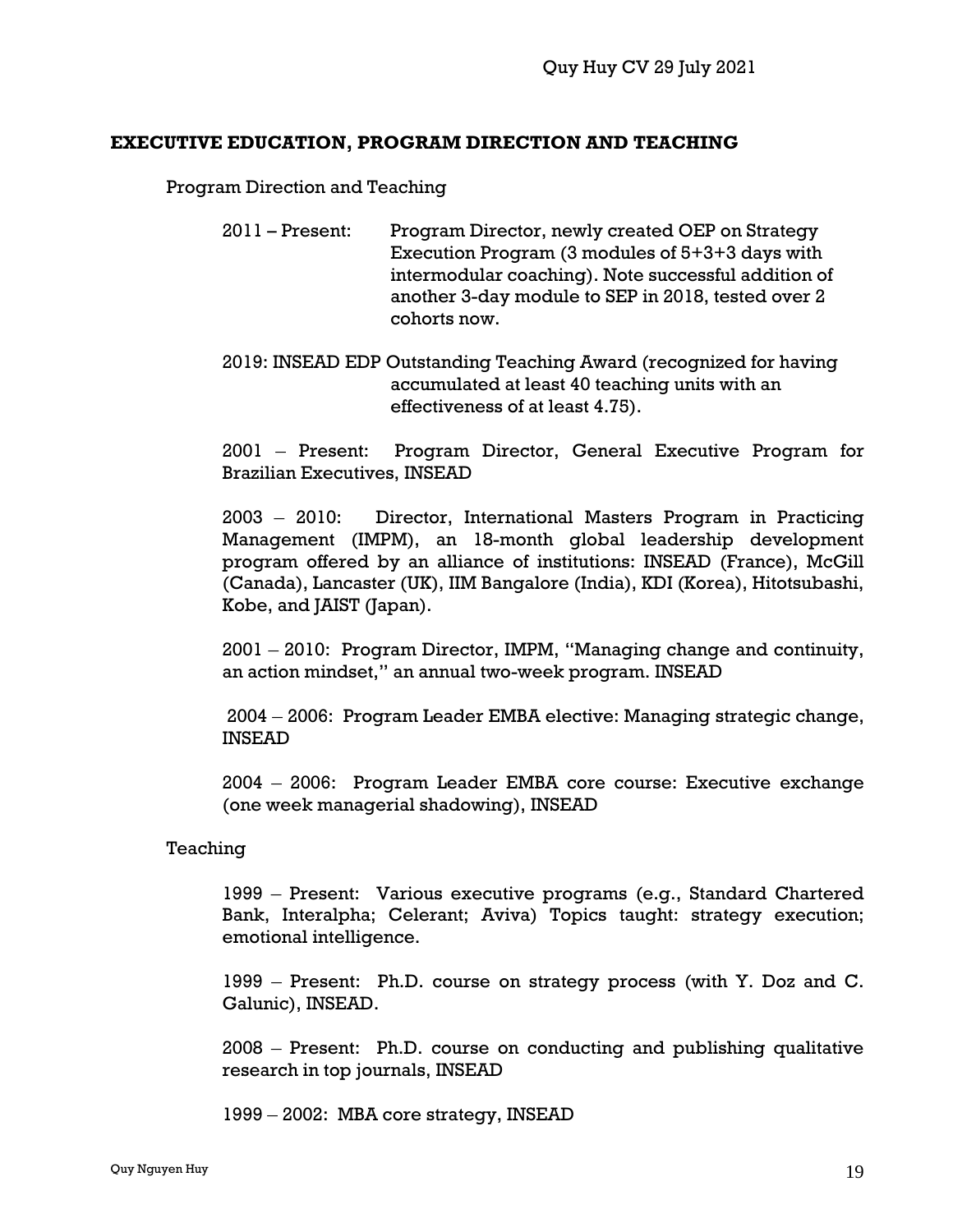## **NEW COURSES DEVELOPED**

Ph.D. 2019: New theoretical perspectives in organizational change (with H. Bresman). (Rare and innovative doctoral course on organizational change)

Ph.D. 2018: Conducting and publishing qualitative research and theory research in top journals

Ph.D.: Strategy process research: What is it and how to do it? (with Y. Doz and C. Galunic)

 Executive: Emotional intelligence and strategy execution (UAE MEL Program; 5 full days) 2009.

EMBA: Managing strategic change (three full days)

EMBA: Executive exchange: managerial shadowing and reflecting

 MBA elective: Making strategy happen (contributions & limitations of cognitive rational-political model of strategy realization; emotion and strategic thinking and action; managing the temporal dimensions of strategic renewal).

Executive: Developing emotional capability in business organizations for strategic renewal. Managing the temporal dimensions of strategic renewal.

# **INSTITUTIONAL SERVICE**

## **EXTERNAL**

2019 ongoing: Launched INSEAD Rigor & Relevance Research Award and Professional Development Workshop at Academy of Management Meeting 2019

2019: Chair of Research Committee of Organization Development and Change (ODC) Division of Academy of Management and ODC board member

2018: Chair of Research Committee of Organization Development and Change (ODC) Division of Academy of Management and ODC board member

2017: Chair of Research Committee of Organization Development and Change (ODC) Division of Academy of Management and ODC board member

Quy Nguyen Huy $\,\,20$ 2016: Chair of Research Committee of Organization Development and Change (ODC) Division of Academy of Management and ODC board member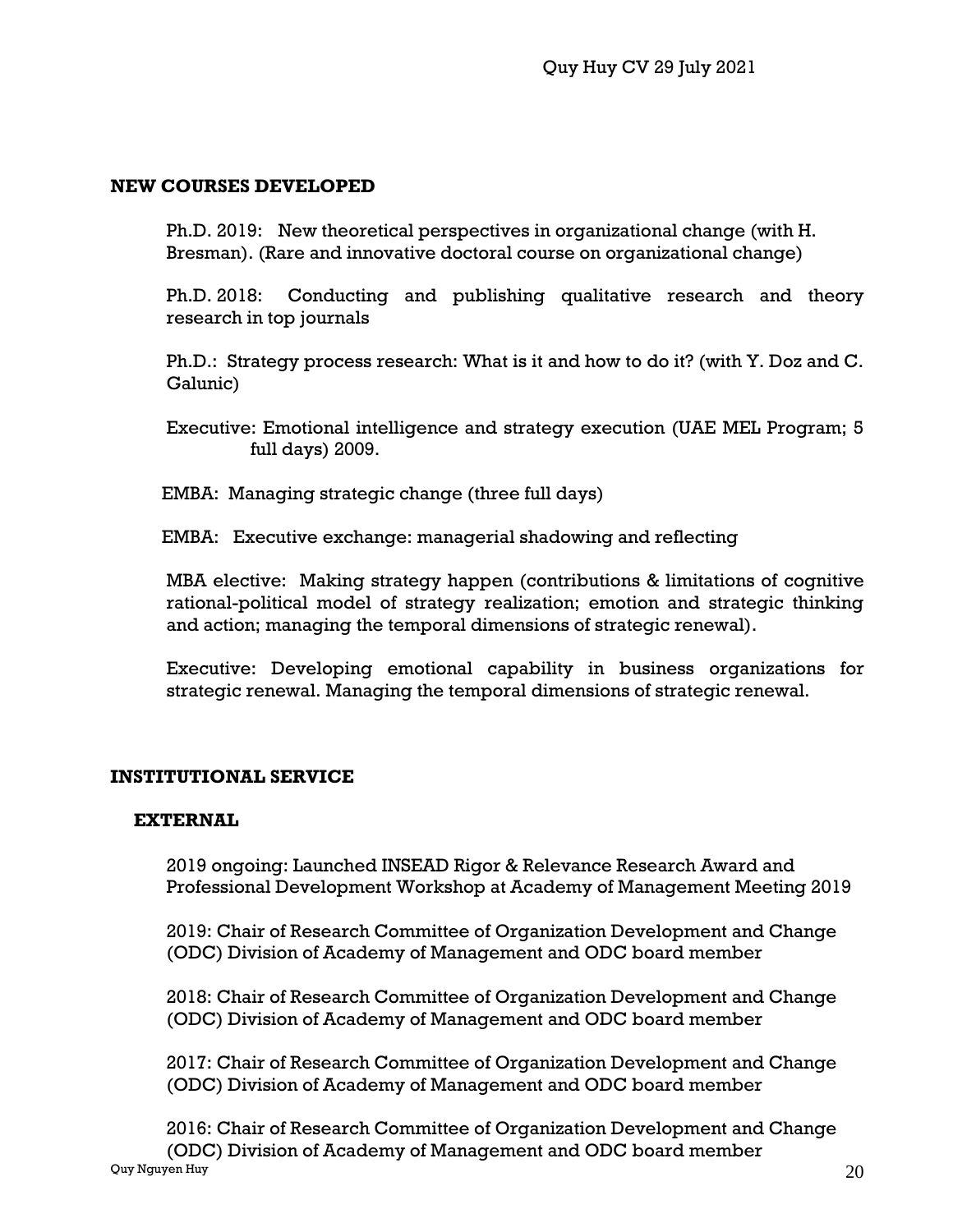2015: Chair of Research Committee of Organization Development and Change (ODC) Division of Academy of Management and ODC board member

2015: Organizing co-chair of Professional Development Workshop on Post Merger Integration, Academy of Management Meeting.

2015: Doctoral student workshop. Presenter and Facilitator. Academy of Management Meeting. Organization Development and Change Division.

2015: Organizing chair of Professional Development Workshop on Designing and Publishing Qualitative Research, Academy of Management Meeting.

2015: Organizing chair of Professional Development Workshop on "What's new in research and teaching in organizational change." Academy of Management Meeting.

2014: Chair of Research Committee of Organization Development and Change (ODC) Division of Academy of Management and ODC board member

2014: Organizing co-chair of Professional Development Workshop on Post Merger Integration, Academy of Management Meeting.

2014: Doctoral student workshop. Facilitator. Academy of Management Meeting. Organization Development and Change Division.

2013: Organizing co-chair of Professional Development Workshop on Post Merger Integration, Academy of Management Meeting.

2013: Doctoral student workshop. Facilitator. Academy of Management Meeting. Organization Development and Change Division.

2012: Co-Founder of Behavioral Strategy interest group, Academy of Management (With Joe Porac, Dan Levinthal, Jerker Denrell, Giovanni Gavetti, etc.)

2012: Organizing co-chair of Professional Development Workshop on Post Merger Integration, Academy of Management Meeting

2012: Organizing co-chair of Professional Development Workshop on Designing and Publishing Qualitative Research, Academy of Management Meeting.

2012: Doctoral student workshop. Facilitator. Academy of Management Meeting. Organization Development and Change Division.

2011: Member of five-member Academy of Management Selection Committee for Distinguished Scholar Lifetime Award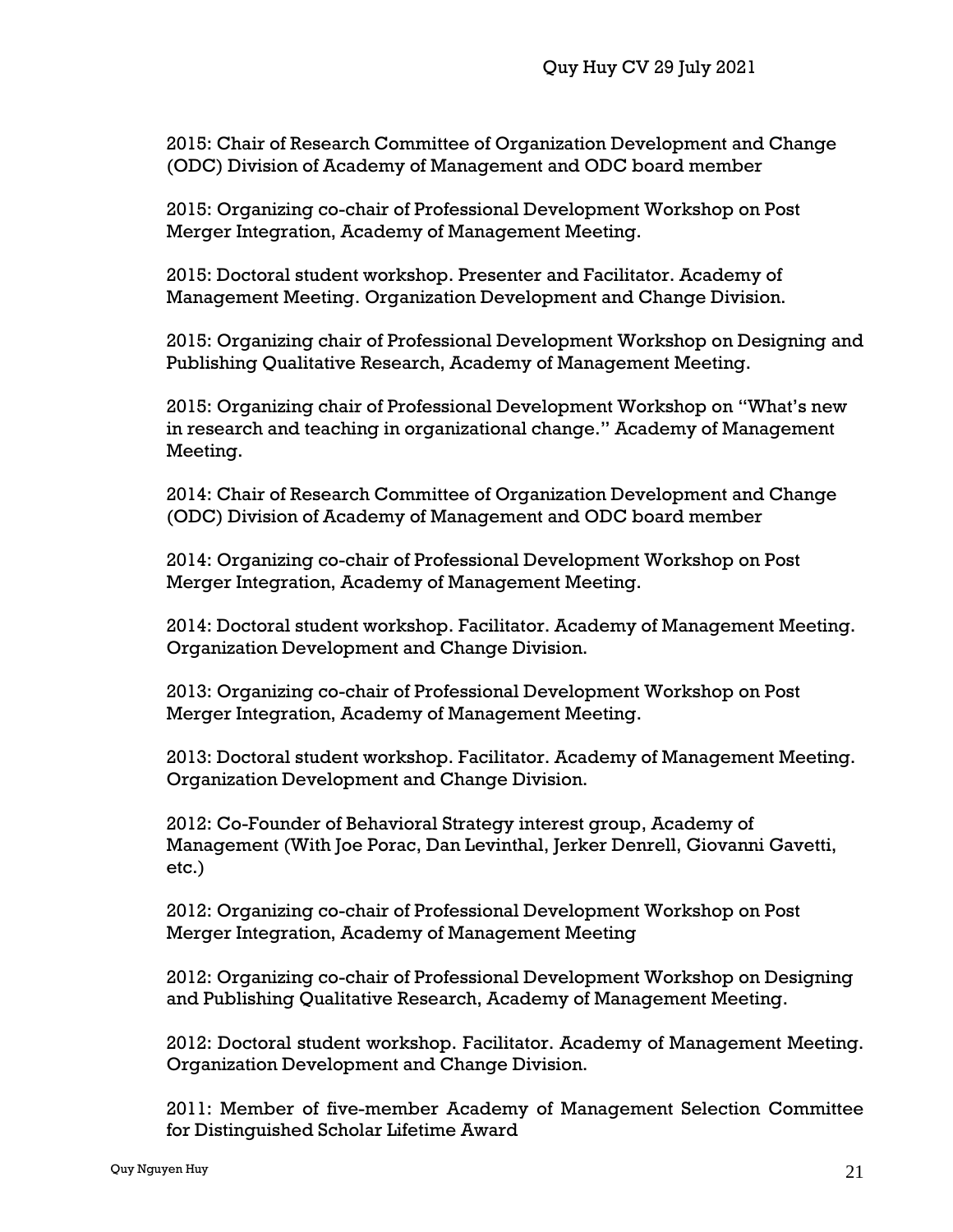2011: Doctoral student workshop. Facilitator. Academy of Management Meeting. Organization Development and Change Division.

2006 – Present: Board member, International Representative, Organization Development and Change Division, Academy of Management.

2009-2011: Co-editor, *Academy of Management Review.* Third Decade Special Issue, 2009, "Where are the new theories of organization?" (with R. Suddaby and C. Hardy).

2011: Professional Development Worskhop: Publishing qualitative research in scholarly journal. Lead organizer. Academy of Management Meeting. Organization Development and Change Division.

2007 – Present: Faculty in the Doctoral Consortium, Organization Development and Change Division, Academy of Management Annual Meeting.

2010: New faculty consortium Facilitator. Academy of Management Meeting. Business Policy Division.

2010: Professional Development Workskhop: Publishing qualitative research in scholarly journal. Lead organizer. Academy of Management Meeting. Organization Development and Change Division.

2010: Doctoral student workshop. Facilitator. Academy of Management Meeting. Organization Development and Change Division.

2009: Chair of the Symposium, "The Influence of Affective Processes on Collective Outcomes." Academy of Management Annual Meeting 2009. Participants: Anat Rafaeli, Matthew Kraatz, Stéphane Côté, Jeffrey Sanchez-Burks, Laura Rees, Man Zhang.

2008-ongoing: Launched annual International Conference on Leadership Research with Herminia Ibarra and Gianpiero Petriglieri, initially with Wharton, soon to be joined by Duke and Eramus as co-organizers.

2008: Faculty in Professional Development Workshop on Emotion in Organizations at Academy Management Annual Meeting, Organization Behavior Division.

2008: Local chair of the sixth biannual international conference on Emotions in Organizations (Emonet VI) held at INSEAD, July 2008.

2008: Faculty in the Doctoral consortium for the sixth biannual international conference on Emotions in Organizations.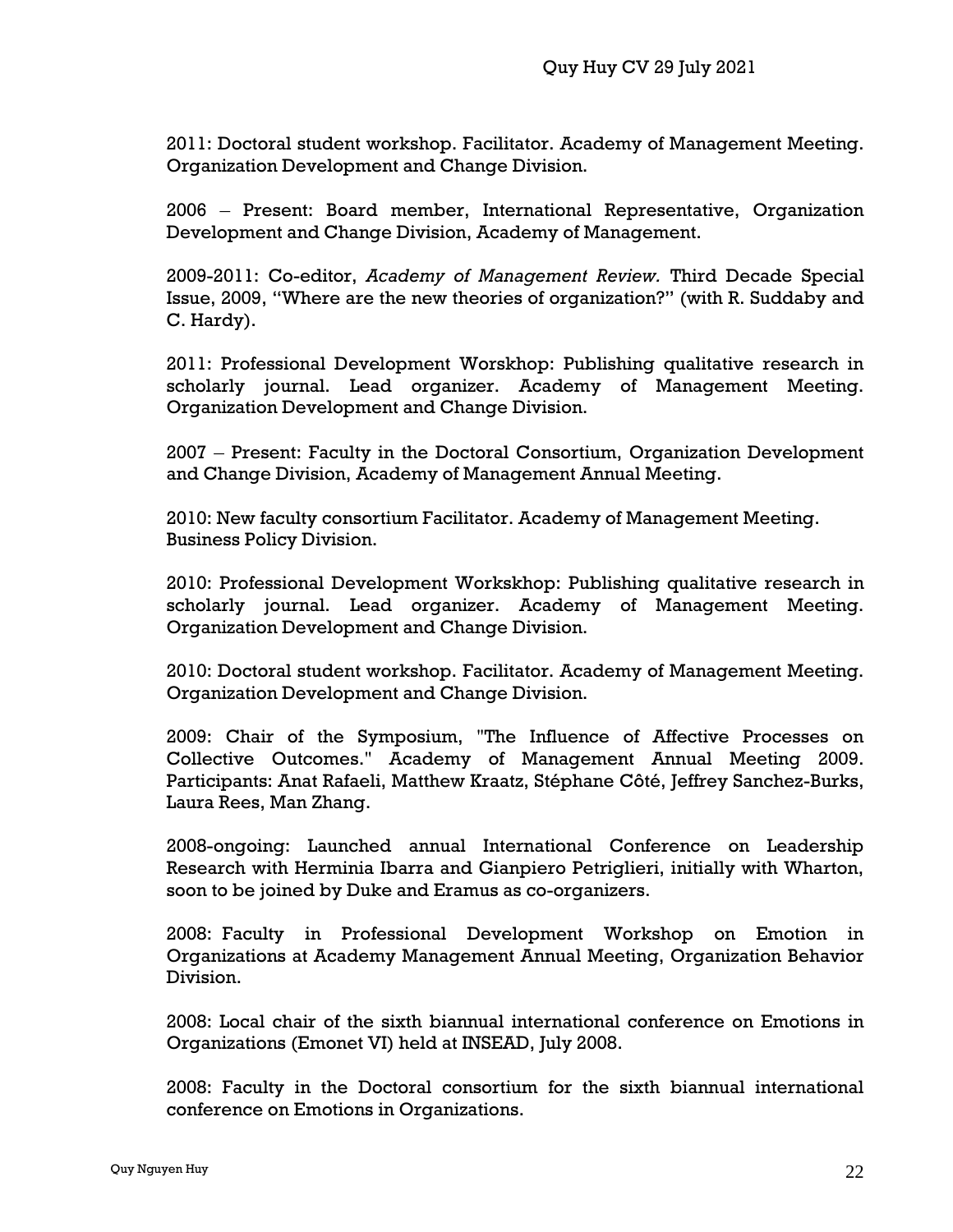2005 – 2007: Elected as Representative at Large (Strategy Process) of Strategic Management Society.

2005: Faculty in Doctoral Consortium at Strategic Management Society Conference 2005.

2004: Local chair of the Academy of Management Organization Development and Change Conference on the Future of Time in Management and Organizations at INSEAD.

2003 and 2005: Faculty in Doctoral Consortium at Academy Management Meeting (Organization Management Theory, Organization Development and Change, Organization Behavior).

2005 – 2006: Visiting Scholar, University of Michigan, Ann Arbor, Michigan.

Ad hoc reviewer

Administrative Science Quarterly Academy of Management Journal Academy of Management Review Journal of Management Inquiry Management Science Strategic Management Journal Academy of Management Annual Meeting, Organization Theory Division Academy of Management Annual Meeting, Organization Development & Change Division.

Member of Journal Editorial Board:

| 2005-2016:    | Organization Science (Financial Times-45)            |
|---------------|------------------------------------------------------|
| 2011-present: | <b>Strategic Organization</b>                        |
| 2011-present: | California of Management Review (Financial Times-45) |
| 2007-present: | Journal of Applied Behavioral Science                |
| 2013-2016     | Strategic Management Journal (Financial Times-45)    |
| 2005-2012:    | Journal of Management Studies (Financial Times-45)   |

Doctoral Dissertation External Examiner or Pre-Examiner

- 2011: Timo Vuori, Aalto University, Finland
- 2014: Sebastian Fourne, Rotterdam School of Management, Erasmus University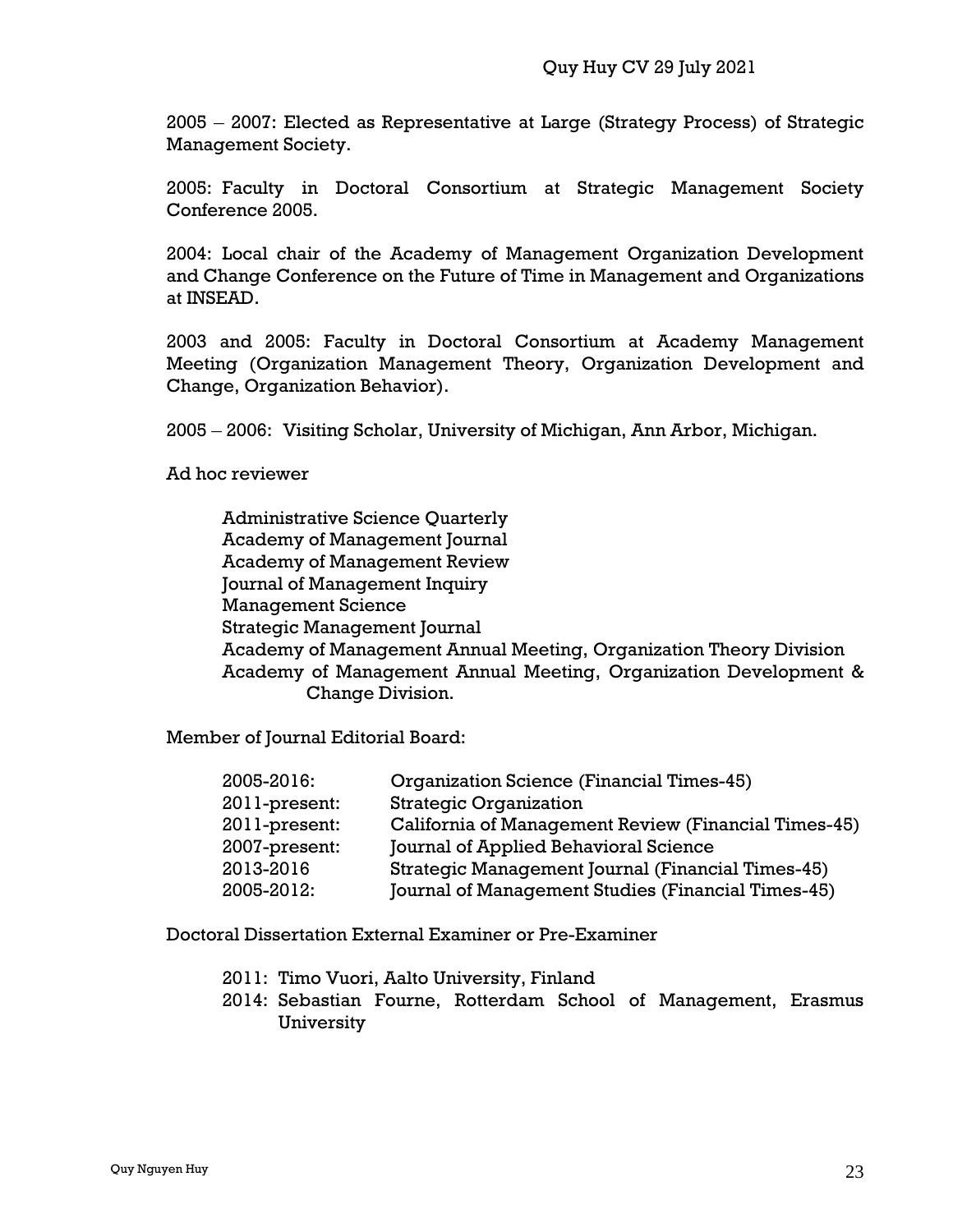#### **INTERNAL**

2020-2021: FEC (Faculty Evaluation) Rapporteur third-year review of Strategy colleague Phebo Wibbens

2021-2021: Chair of committee report on evaluation of Senior Affliate Professor Annet Aris

2019 & ongoing: Academic Director, China Initiative (Worked with China-based contacts to obtain a **large funding (2 Million USD)** to do China-related research; this has allowed funding a number of INSEAD faculty's research projects which could not be funded by traditional means. See Annual report on activities of China Initiative for more detail.

2019-20: FEC rapporteur for Vikas Agarwal (for tenure associate) and wrote 3 year assessment letter for one INSEAD colleague.

2017: Chair Report Committee evaluation Affiliate Professor (Craig Smith)

2016: Chair Review Committee of Insead European Competitiveness Initiative

2015-present: Member of INSEAD Research Ethics Committee

2010-2013: Area Chair of the INSEAD Strategy and Management Department (35 colleagues)

2006 – 2008: Co-chair of *University of Michigan*-INSEAD biannual conference on Emotional Capability in Organizations

2007 – 2009: Co-chair, *Wharton*-INSEAD biannual conference on Leadership

2007 – present: Member, INSEAD 5-member R&D committee

 2008: Member, Task force to develop criteria regarding future masters program at INSEAD

2007 – present: Member, INSEAD Strategy area Doctoral Comprehensive Exam

2008: Member of 5-member INSEAD task-force to study and launch a new Masters in Leadership and Entrepreneurship program in Abu Dhabi

2007 – 2009: Coordinator of Strategy research brownbag seminars

2000 – present: Chairing Doctoral committee (INSEAD)

Chair since 2010: Ina Toegel (Strategy) Chair since 2012: Juan Quiroga (Strategy)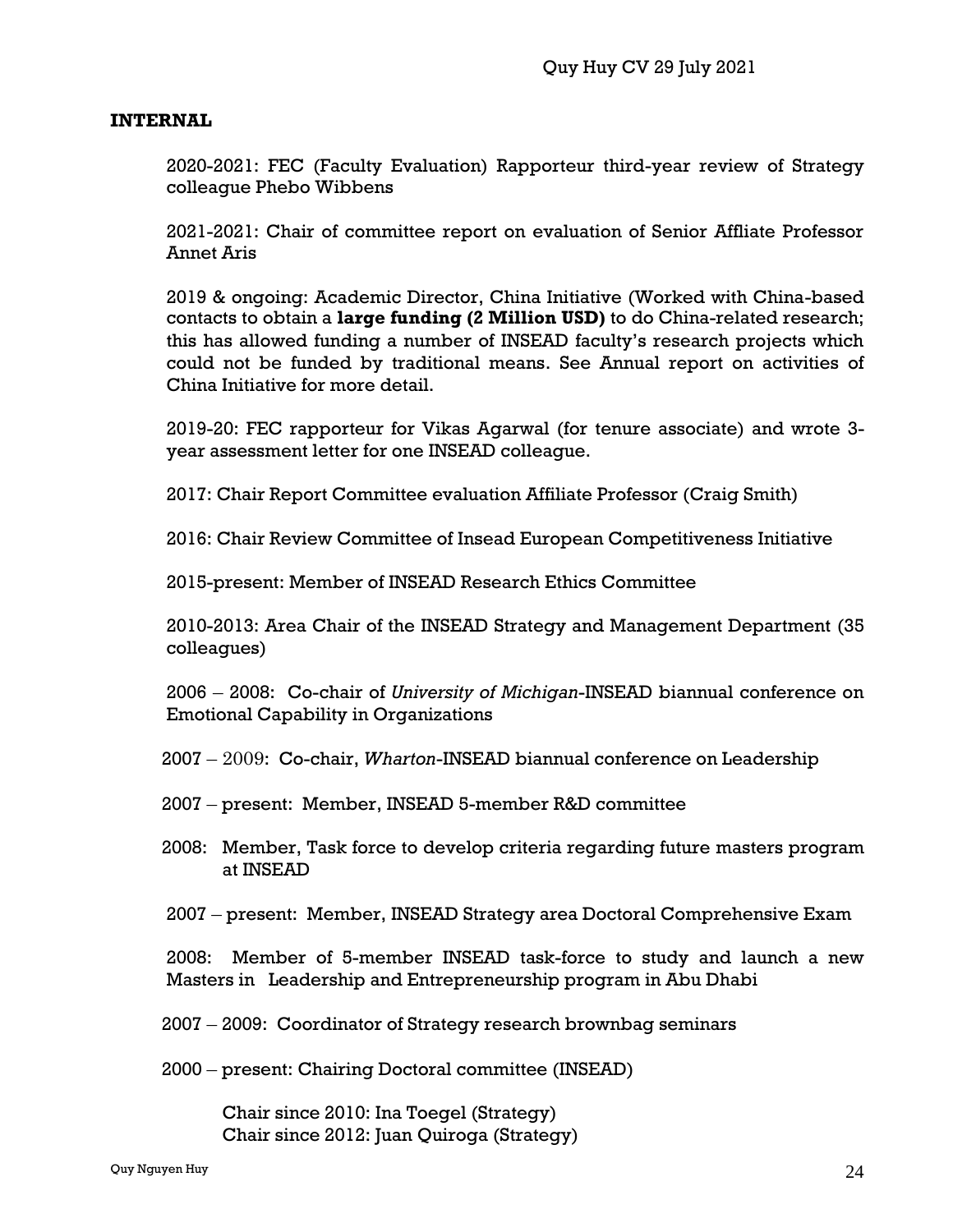#### **Mentoring Doctoral Students from Third Year onward**

Daniel Mack since 2014 Zdenek Necas since 2013 Sunkee Lee since 2014 Yidi Guo since 2014 Minh Vo since 2019

#### **Mentoring First or Second year Ph.D. mentor**:

Yidi Guo (2011-2012) Christiane Bode (Strategy) 2010-2012 Ina Toegel (Strategy) 2008-2010 Zhang Man (Strategy) 2008-2009 Juan Quiroga (Strategy) 2008-2009

#### **Doctoral Dissertation Committee Member:**

Johanna Mair (Strategy) Paulo Prochno (Strategy) Michael Yajizi (Strategy) Xiao Zhixing (O.B.) Jennifer Petriglieri (OB 2010) Hajo Adams (OB 2010) Yidi Guo ((Strategy 2014) Sarah Wittman (O.B. 2015) Daniel Mack (Strategy 2016)

## **Coaching faculty colleagues on doing qualitative research**

Vikas Agarwal (EFE) Laurence Capron (Strategy) Zic Carmon (Marketing) Amitava Chattopadhay (Marketing) Weiru Chen (Strategy) Michael Jarrett (OB) Philip Meyer (Strategy) Gianpiero Petriglieri (OB) Phanish Puranam (Strategy) Jasjit Singh (Strategy) Manuel Sosa (TOM)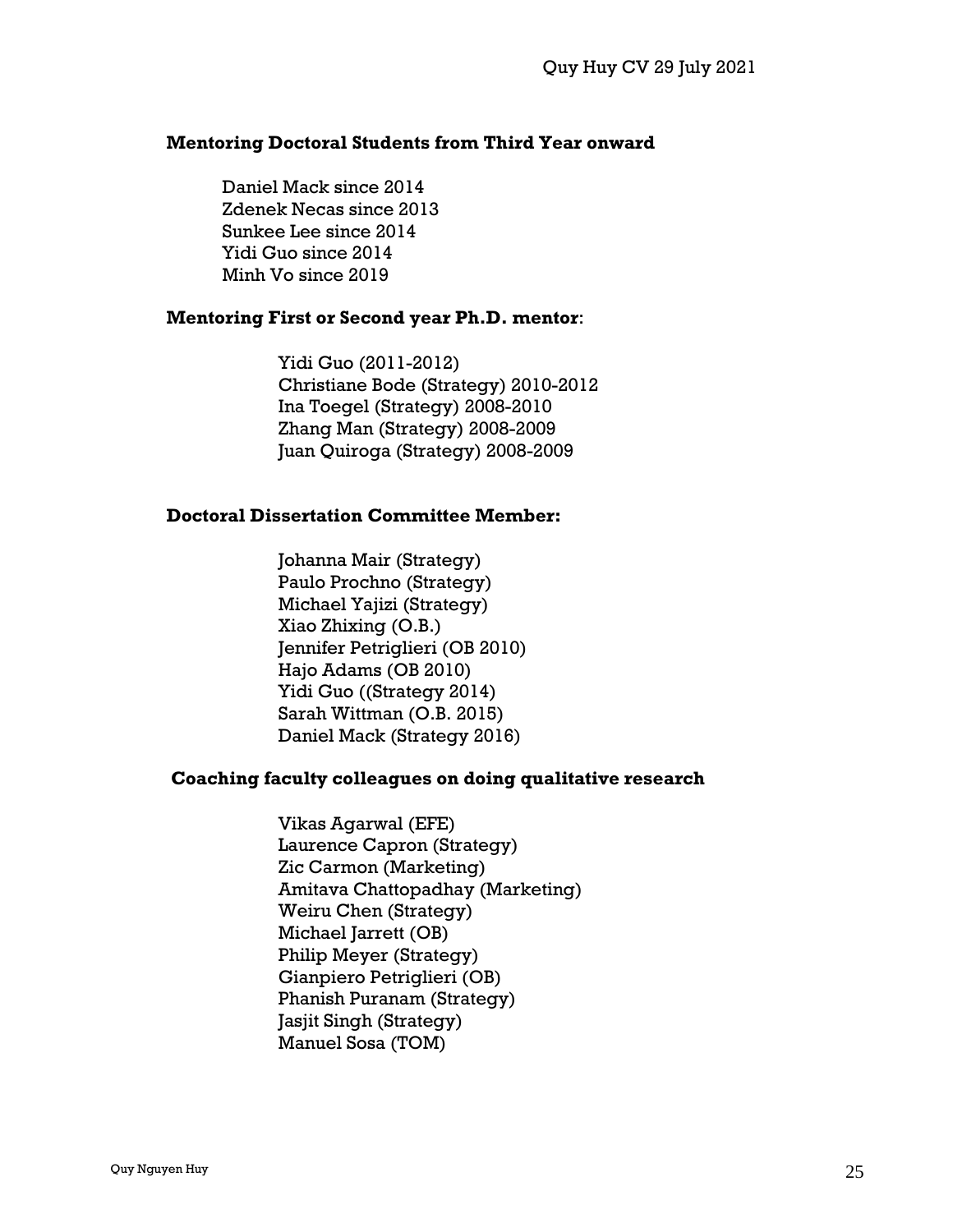# **Research published on electronic and paper PUBLIC MEDIA since 2012**

5 August 2011**:** [http://www.forbesindia.com/article/insead/can-your-business-plan](http://www.forbesindia.com/article/insead/can-your-business-plan-survive-this-stress-test/27362/1)[survive-this-stress-test/27362/1](http://www.forbesindia.com/article/insead/can-your-business-plan-survive-this-stress-test/27362/1)

4 Oct 2012: How social media can boost profit [http://knowledge.insead.edu/leadership-organisations/how-social-media-can-boost](http://knowledge.insead.edu/leadership-organisations/how-social-media-can-boost-profits-2274)[profits-2274](http://knowledge.insead.edu/leadership-organisations/how-social-media-can-boost-profits-2274)

29 Nov 2012 Harvard Business Review: Using social media to build emotional capital <http://blogs.hbr.org/2012/11/use-social-media-to-build-emot/>

Forbes 12 March 2013: Strategy without execution is hallucination [http://www.forbes.com/sites/karlmoore/2013/12/03/strategy-without-execution-is](http://www.forbes.com/sites/karlmoore/2013/12/03/strategy-without-execution-is-hallucination-2/2/)[hallucination-2/2/](http://www.forbes.com/sites/karlmoore/2013/12/03/strategy-without-execution-is-hallucination-2/2/)

INSEAD Knowledge 16 Dec 2013: An emotional approach to strategy execution [http://knowledge.insead.edu/strategy/an-emotional-approach-to-strategy-execution-](http://knowledge.insead.edu/strategy/an-emotional-approach-to-strategy-execution-3057)[3057](http://knowledge.insead.edu/strategy/an-emotional-approach-to-strategy-execution-3057)

INSEAD Knowledge 13 March 2014: What could have saved Nokia and what can other companies learn from it (with interview with former Nokia CEO) *First or second most popular article on INSEAD Knowledge from April 2014 to current date* [http://knowledge.insead.edu/strategy/what-could-have-saved-nokia-and-what-can](http://knowledge.insead.edu/strategy/what-could-have-saved-nokia-and-what-can-other-companies-learn-3220)[other-companies-learn-3220](http://knowledge.insead.edu/strategy/what-could-have-saved-nokia-and-what-can-other-companies-learn-3220)

# Reprints:

The Edge (Malaysia and Singapore) 17 March 2014 [http://www.theedgemalaysia.com/management/280296-what-could-have-saved](http://www.theedgemalaysia.com/management/280296-what-could-have-saved-nokia-and-what-can-other-companies-learn.html)[nokia-and-what-can-other-companies-learn.html](http://www.theedgemalaysia.com/management/280296-what-could-have-saved-nokia-and-what-can-other-companies-learn.html)

Finance Middle East UAE 9 April 2014 What could have saved Nokia and what can other companies learn from it

Aalto Universtiy: [http://biz.aalto.fi/en/current/current\\_archive/news/mita\\_nokia\\_olisi\\_voinut\\_teh](http://biz.aalto.fi/en/current/current_archive/news/mita_nokia_olisi_voinut_tehda_toisin_ja_mita_muut_yritykset_voivat_oppia/) da toisin ja mita muut yritykset voivat oppia/

INSEAD Knowledge 22 May 2014: Harnessing the power of envy [http://knowledge.insead.edu/blog/insead-blog/harnessing-the-power-of-envy-](http://knowledge.insead.edu/blog/insead-blog/harnessing-the-power-of-envy-3366#comment-5837)[3366#comment-5837](http://knowledge.insead.edu/blog/insead-blog/harnessing-the-power-of-envy-3366#comment-5837)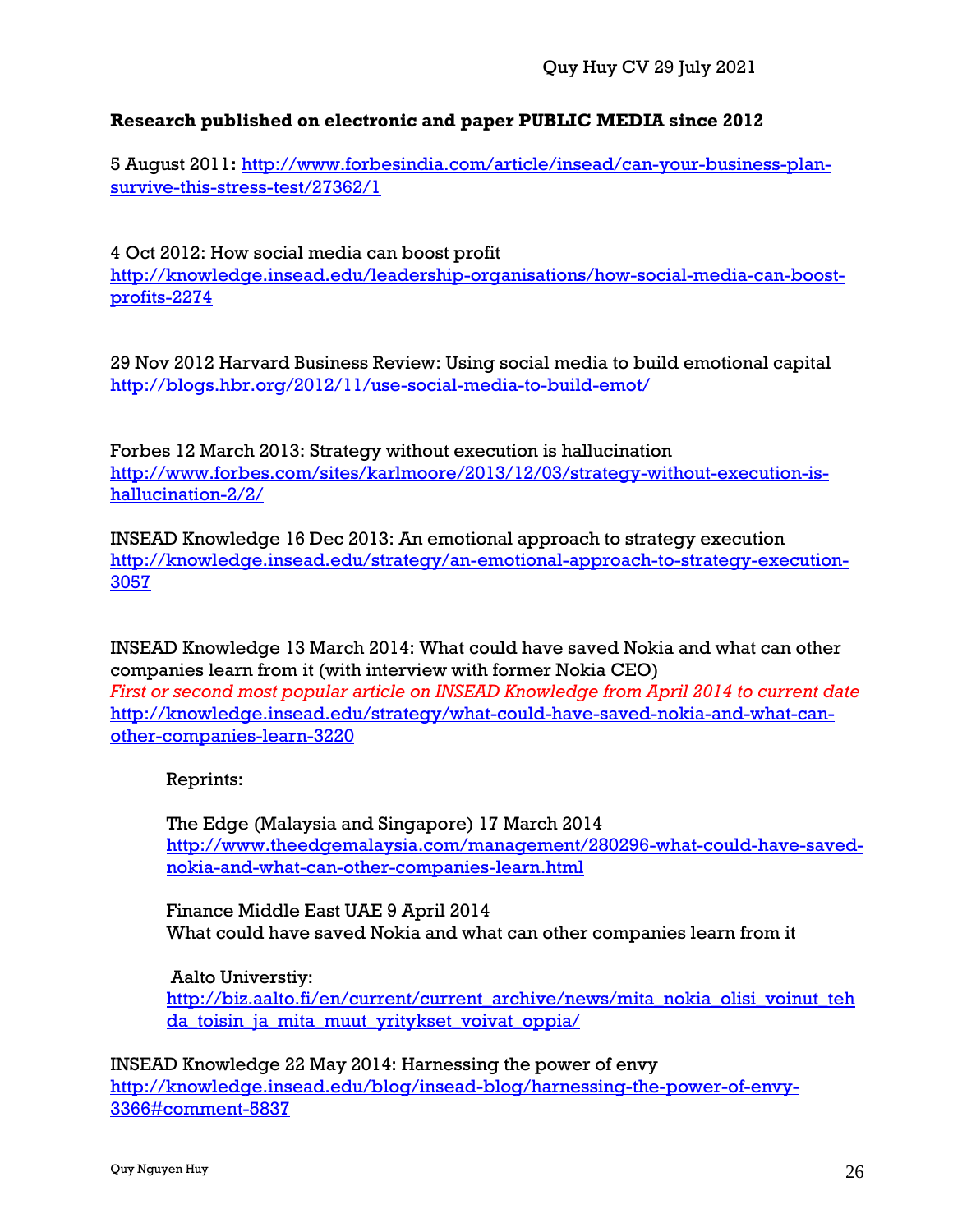# Reprints:

Jakarta Post 24 May 2014 <http://www.thejakartapost.com/news/2014/05/24/harnessing-power-envy.html>

INSEAD Knowledge 25 June 2014: How to lead strategic change without inciting a mutiny

[http://knowledge.insead.edu/strategy/how-to-lead-strategic-change-without-inciting](http://knowledge.insead.edu/strategy/how-to-lead-strategic-change-without-inciting-a-mutiny-3426)[a-mutiny-3426](http://knowledge.insead.edu/strategy/how-to-lead-strategic-change-without-inciting-a-mutiny-3426)

INSEAD Knowledge 11 May 2015: Leaders who can read collective emotions are more effective [http://knowledge.insead.edu/strategy/leaders-who-can-read-collective-emotions-are](http://knowledge.insead.edu/strategy/leaders-who-can-read-collective-emotions-are-more-effective-4002)[more-effective-4002](http://knowledge.insead.edu/strategy/leaders-who-can-read-collective-emotions-are-more-effective-4002)

Reprints :

# Management Issues

[http://www.management-issues.com/opinion/7149/leaders-who-can-read](http://www.management-issues.com/opinion/7149/leaders-who-can-read-collective-emotions-are-more-effective/)[collective-emotions-are-more-effective/](http://www.management-issues.com/opinion/7149/leaders-who-can-read-collective-emotions-are-more-effective/)

INSEAD Knowledge 5 August 2015: Humble narcissists make great leaders [http://knowledge.insead.edu/leadership-organisations/humble-narcissists-make](http://knowledge.insead.edu/leadership-organisations/humble-narcissists-make-great-leaders-4193)[great-leaders-4193](http://knowledge.insead.edu/leadership-organisations/humble-narcissists-make-great-leaders-4193)

INSEAD Knowledge 2 Sep 2015: A Chinese billionaire's instruction manual for innovation

[http://knowledge.insead.edu/entrepreneurship/a-chinese-billionaires-instruction](http://knowledge.insead.edu/entrepreneurship/a-chinese-billionaires-instruction-manual-for-innovation-4235)[manual-for-innovation-4235](http://knowledge.insead.edu/entrepreneurship/a-chinese-billionaires-instruction-manual-for-innovation-4235)

# Reprints:

South China Morning Post (SCMP) Education Post: 7 Nov 2015: How being unconventional can pay dividends at work

INSEAD Knowledge 22 Sep 2015: Who killed Nokia? Nokia did (Most popular articles in 2015 on INSEAD Knowledge) <http://knowledge.insead.edu/strategy/our-best-of-2015-new-paths-to-success-4432>

<http://knowledge.insead.edu/strategy/who-killed-nokia-nokia-did-4268>

# Reprints :

Financial Times: [https://next.ft.com/content/4c84d2e8-fa5f-11e5-8f41](https://next.ft.com/content/4c84d2e8-fa5f-11e5-8f41-df5bda8beb40) [df5bda8beb40](https://next.ft.com/content/4c84d2e8-fa5f-11e5-8f41-df5bda8beb40)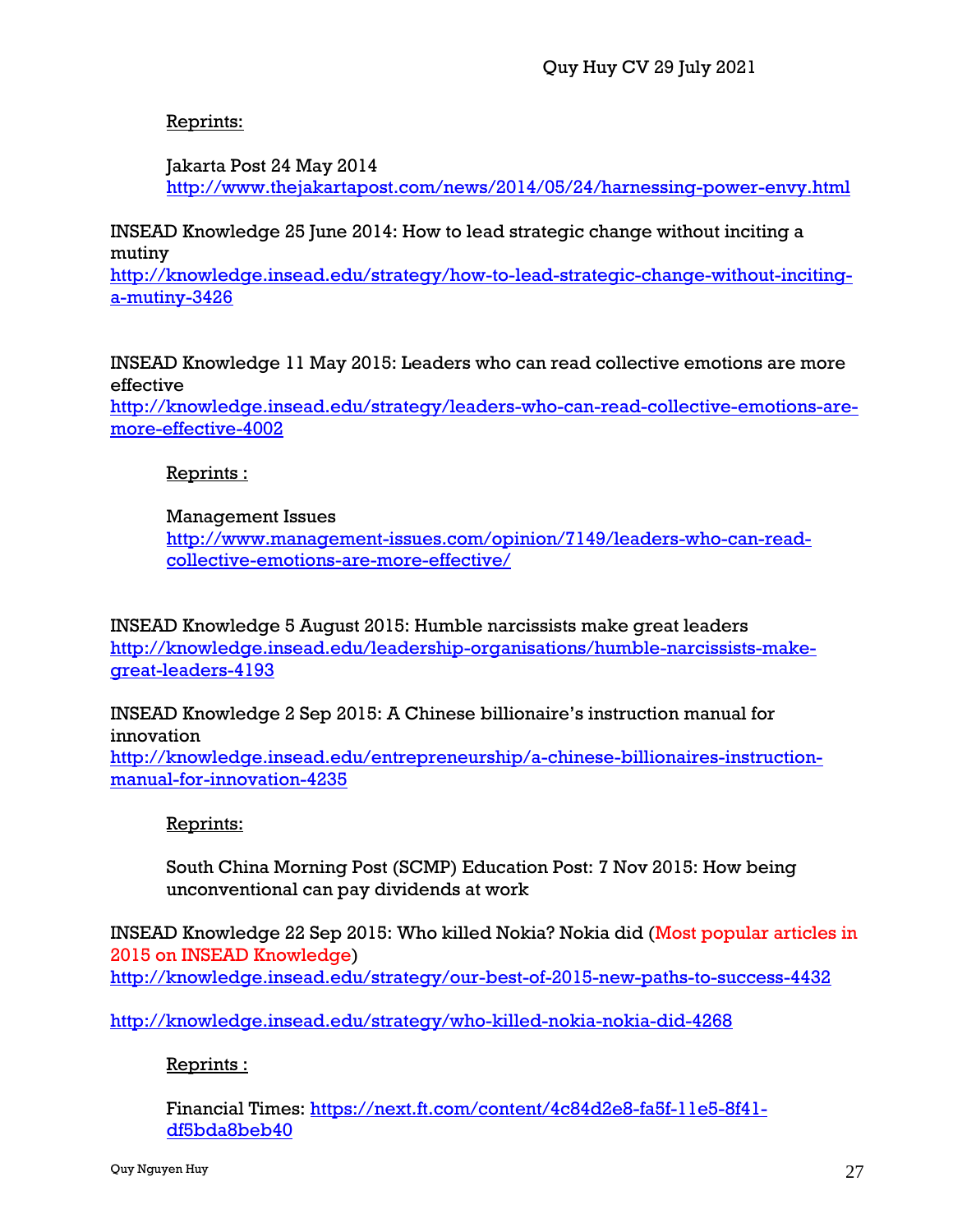Wally Bock Three Star Leadership: [http://www.threestarleadership.com/stories](http://www.threestarleadership.com/stories-strategies-from-real-life/stories-and-strategies-from-real-life-10215)[strategies-from-real-life/stories-and-strategies-from-real-life-10215](http://www.threestarleadership.com/stories-strategies-from-real-life/stories-and-strategies-from-real-life-10215)

SmartBrief [http://www.smartbrief.com/s/2015/09/culture-fear-dragged-down](http://www.smartbrief.com/s/2015/09/culture-fear-dragged-down-nokia)[nokia](http://www.smartbrief.com/s/2015/09/culture-fear-dragged-down-nokia)

INSEAD Knowledge 30 Nov 2015: Even millennials need middle managers [http://knowledge.insead.edu/blog/insead-blog/even-millennials-need-middle](http://knowledge.insead.edu/blog/insead-blog/even-millennials-need-middle-managers-4388)[managers-4388](http://knowledge.insead.edu/blog/insead-blog/even-millennials-need-middle-managers-4388)

Reprints:

South China Morning Post (SCMP) Education Post: 5 May 2016: Middle Managers are crucial for innovation

INSEAD Knowledge 4 Jan 2016: Five reasons most companies fail at strategy execution [http://knowledge.insead.edu/blog/insead-blog/five-reasons-most-companies-fail-at](http://knowledge.insead.edu/blog/insead-blog/five-reasons-most-companies-fail-at-strategy-execution-4441)[strategy-execution-4441](http://knowledge.insead.edu/blog/insead-blog/five-reasons-most-companies-fail-at-strategy-execution-4441)

Reprints:

Forbes blog: [http://www.forbes.com/sites/insead/2016/01/08/five-reasons](http://www.forbes.com/sites/insead/2016/01/08/five-reasons-most-companies-fail-at-strategy-execution/#1a86a3557543)[most-companies-fail-at-strategy-execution/#1a86a3557543](http://www.forbes.com/sites/insead/2016/01/08/five-reasons-most-companies-fail-at-strategy-execution/#1a86a3557543)

Chartered Accountants ANZ : [http://charteredaccountantsanz.com/en/Site-](http://charteredaccountantsanz.com/en/Site-Content/Business-Trends-Insights/Acuity/April-2016/bonus-strategy-execution.aspx#.V0P9Nk2heUl)[Content/Business-Trends-Insights/Acuity/April-2016/bonus-strategy](http://charteredaccountantsanz.com/en/Site-Content/Business-Trends-Insights/Acuity/April-2016/bonus-strategy-execution.aspx#.V0P9Nk2heUl)[execution.aspx#.V0P9Nk2heUl](http://charteredaccountantsanz.com/en/Site-Content/Business-Trends-Insights/Acuity/April-2016/bonus-strategy-execution.aspx#.V0P9Nk2heUl)

INSEAD Knowledge 30 March 2016: Scaling up emotional intelligence to inspire the crowd

[http://knowledge.insead.edu/blog/insead-blog/scaling-up-emotional-intelligence-to](http://knowledge.insead.edu/blog/insead-blog/scaling-up-emotional-intelligence-to-inspire-the-crowd-4607)[inspire-the-crowd-4607](http://knowledge.insead.edu/blog/insead-blog/scaling-up-emotional-intelligence-to-inspire-the-crowd-4607)

INSEAD Knowledge 4 May 2016: Middle managers will rise in value [http://knowledge.insead.edu/leadership-organisations/middle-managers-will-rise-in](http://knowledge.insead.edu/leadership-organisations/middle-managers-will-rise-in-value-4667)[value-4667](http://knowledge.insead.edu/leadership-organisations/middle-managers-will-rise-in-value-4667)

Reprints:

Jakarta Post: [http://www.thejakartapost.com/news/2016/05/09/middle](http://www.thejakartapost.com/news/2016/05/09/middle-managers-will-rise-value.html)[managers-will-rise-value.html](http://www.thejakartapost.com/news/2016/05/09/middle-managers-will-rise-value.html)

INSEAD Knowledge 23 June 2016: Why corporate social media platform fail <http://knowledge.insead.edu/strategy/why-corporate-social-media-platforms-fail-4757>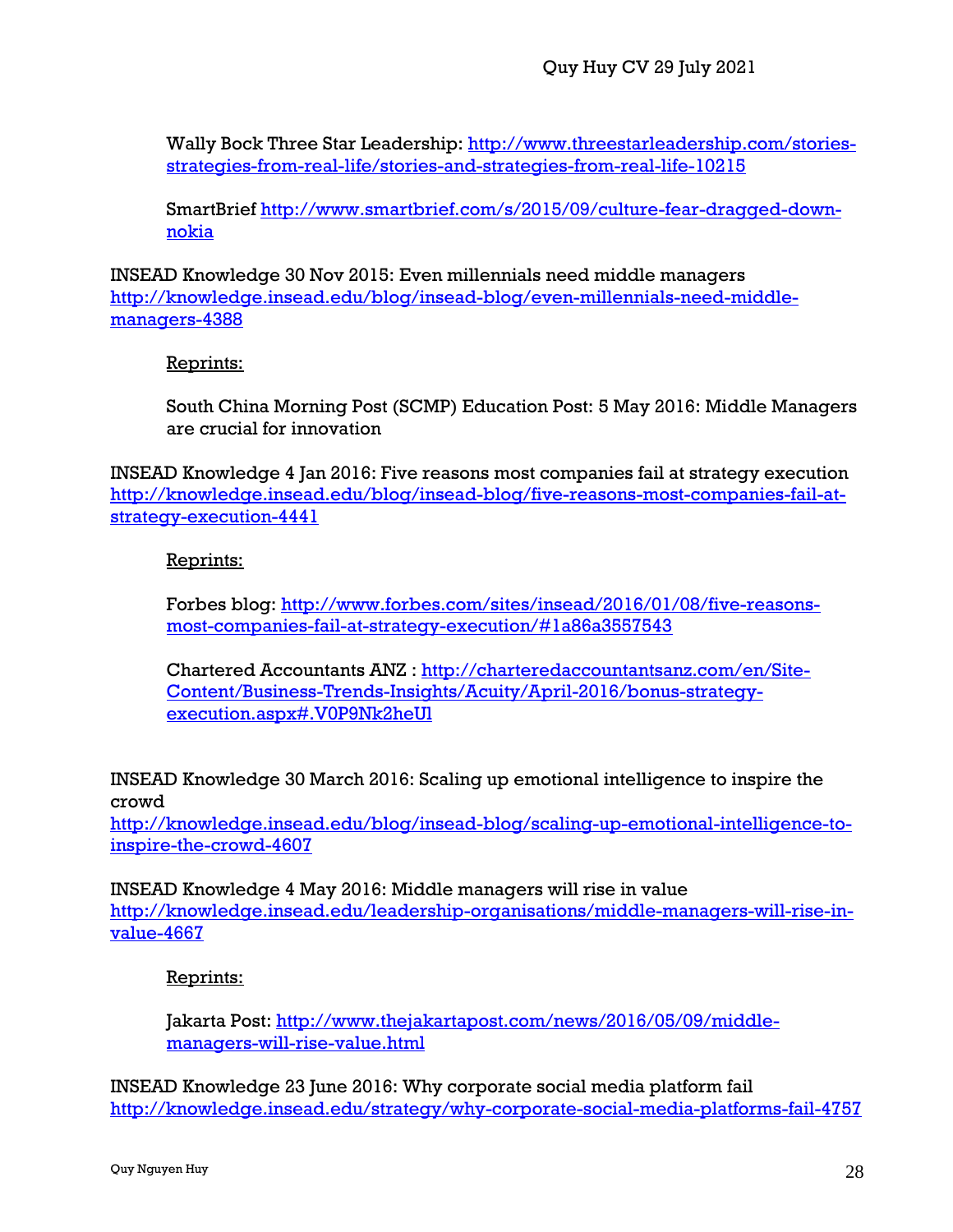INSEAD Knowledge 5 July 2016: Three lessons from Brexit for business leaders [http://knowledge.insead.edu/blog/insead-blog/three-lessons-from-brexit-for](http://knowledge.insead.edu/blog/insead-blog/three-lessons-from-brexit-for-business-leaders-4783)[business-leaders-4783](http://knowledge.insead.edu/blog/insead-blog/three-lessons-from-brexit-for-business-leaders-4783)

INSEAD Knowledge 23 November 2016: The harmful effects of workplace incivility [https://knowledge.insead.edu/strategy/the-harmful-effects-of-workplace-incivility-](https://knowledge.insead.edu/strategy/the-harmful-effects-of-workplace-incivility-5027)[5027](https://knowledge.insead.edu/strategy/the-harmful-effects-of-workplace-incivility-5027)

[http://www.management-issues.com/opinion/7233/the-harmful-effects-of](http://www.management-issues.com/opinion/7233/the-harmful-effects-of-workplace-incivility/)[workplace-incivility/](http://www.management-issues.com/opinion/7233/the-harmful-effects-of-workplace-incivility/)

INSEAD Knowledge 9 March 2017: How business can respond to populist pressures [https://knowledge.insead.edu/blog/insead-blog/how-business-can-respond-to](https://knowledge.insead.edu/blog/insead-blog/how-business-can-respond-to-populist-pressures-5466)[populist-pressures-5466](https://knowledge.insead.edu/blog/insead-blog/how-business-can-respond-to-populist-pressures-5466)

[https://povltiedemann.wordpress.com/2017/03/14/how-business-can-respond](https://povltiedemann.wordpress.com/2017/03/14/how-business-can-respond-to-populist-pressures/)[to-populist-pressures/](https://povltiedemann.wordpress.com/2017/03/14/how-business-can-respond-to-populist-pressures/)

INSEAD Knowledge 6 April 2017: The emotional sophistication tomorrow's leaders will need

[https://knowledge.insead.edu/leadership-organisations/the-emotional-sophistication](https://knowledge.insead.edu/leadership-organisations/the-emotional-sophistication-tomorrows-leaders-will-need-5741)[tomorrows-leaders-will-need-5741](https://knowledge.insead.edu/leadership-organisations/the-emotional-sophistication-tomorrows-leaders-will-need-5741)

[http://www.management-issues.com/opinion/7268/the-emotional](http://www.management-issues.com/opinion/7268/the-emotional-sophistication-tomorrows-leaders-will-need/)[sophistication-tomorrows-leaders-will-need/](http://www.management-issues.com/opinion/7268/the-emotional-sophistication-tomorrows-leaders-will-need/)

INSEAD Knowledge 5 July 2017: Strategic change is all in the timing (for INSEAD alumni magazine)

[https://knowledge.insead.edu/leadership-organisations/strategic-change-is-all-in-the](https://knowledge.insead.edu/leadership-organisations/strategic-change-is-all-in-the-timing-6566)[timing-6566](https://knowledge.insead.edu/leadership-organisations/strategic-change-is-all-in-the-timing-6566)

Smart brief: The strategic shortcomings of Jack Welch [http://www.smartbrief.com/branded/77F8DA5B-9982-431B-9E20-](http://www.smartbrief.com/branded/77F8DA5B-9982-431B-9E20-444163A3CF79/6A9A5974-598A-4648-A4E3-3046A0EEC67F) [444163A3CF79/6A9A5974-598A-4648-A4E3-3046A0EEC67F](http://www.smartbrief.com/branded/77F8DA5B-9982-431B-9E20-444163A3CF79/6A9A5974-598A-4648-A4E3-3046A0EEC67F)

INSEAD Knowledge 31 August 2017: How automation will rescue middle management [https://knowledge.insead.edu/blog/insead-blog/how-automation-will-rescue-middle](https://knowledge.insead.edu/blog/insead-blog/how-automation-will-rescue-middle-management-7021)[management-7021](https://knowledge.insead.edu/blog/insead-blog/how-automation-will-rescue-middle-management-7021)

Harvard Business Review Blog 2 February 2018: IKEA's success can't be attributed to one charismatic leader (with M. Jarrett)